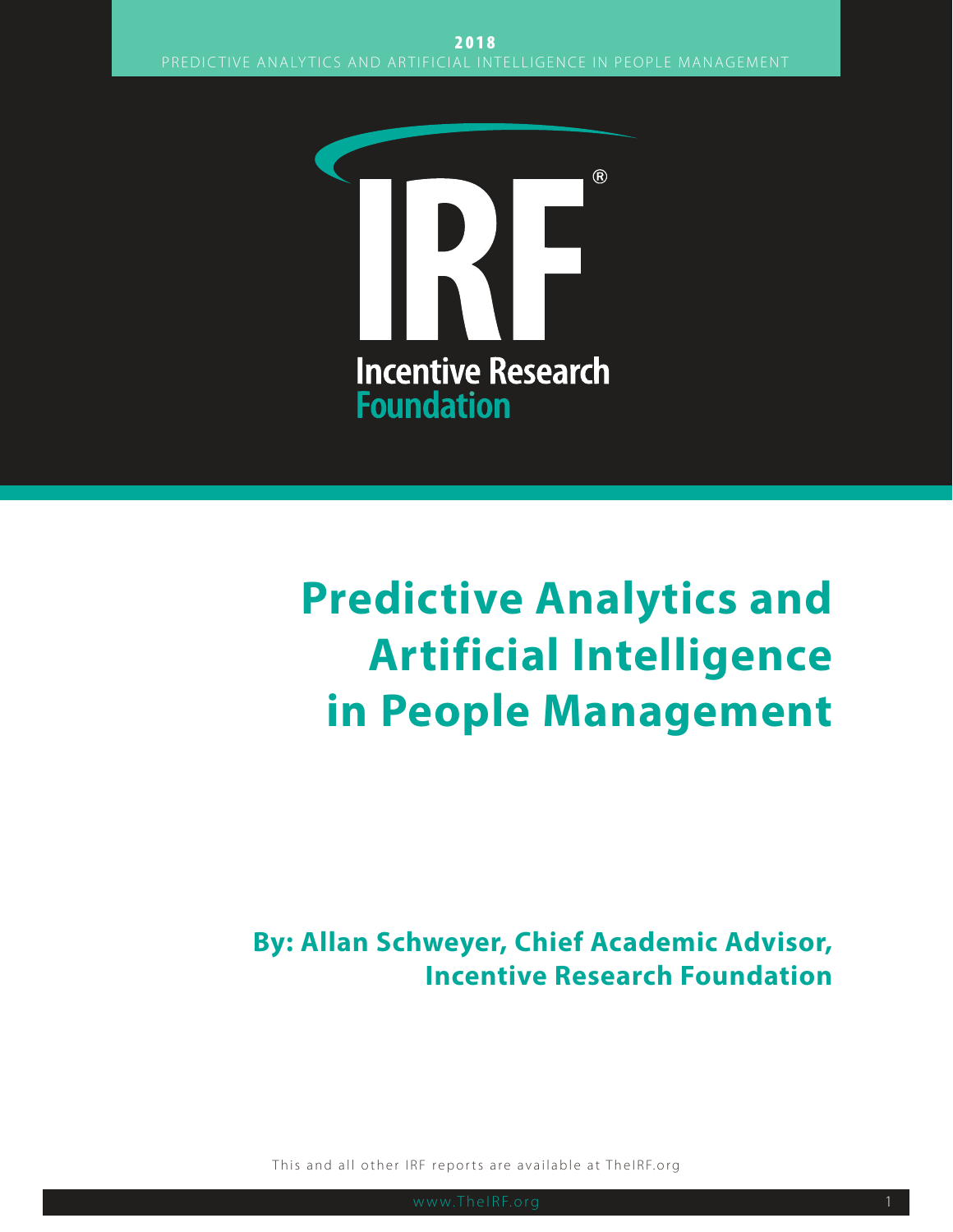

# **Predictive Analytics and Artificial Intelligence in People Management**

#### **Introduction**

Rewards and recognition program designers are at a crossroads. Only two decades ago practitioners mainly provided sales managers with trophies, merchandise, and travel rewards. Over the years, their focus shifted to the design of incentive reward and travel programs. Today, many practitioners have become true *professionals* with deep knowledge of motivational theory and leading practices in employee and customer motivation, engagement, retention, and performance (Incentive Roundtable, 2018).

This evolution comes at pivotal moment in economic history. Today's most celebrated and respected organizations put their people first, alongside customers. Their CEOs elevate the importance of people management to the level of finance, sales, and marketing (for example, Boudreau 2017; Charan, Barton, and Carey 2018; Johansen 2017; Mankins and Garton, 2017; Shoker 2018).

For reward program owners—those responsible for designing and implementing incentive, recognition, and reward programs—this represents both opportunity and risk. When leaders look to the practices in place at this era's most successful firms, including Google, Apple, Zappos, Tesla, and nearly every "unicorn,"1 they see a paradigm emerging in which work itself is the new reward (for example, Bock 2015; Charan, Barton, and Carey, 2018; Doshi and McGregor 2015).

To thrive in today's environment, in which virtually no skilled worker is involuntarily without work, organizations must design work and work environments to offer the essentials of human motivation that everyone needs to perform at their best. These universal drivers include, but are not limited to, autonomy, purpose, learning, inclusion, and appreciation (Doshi and McGregor 2015). Organizations must also understand the *unique* motivators for each and every employee, if not customer. One-size-fits-all incentives no longer work well enough to attract, keep, and engage employees or customers.

So far, most organizations have yet to *fully* embrace the shift from twentieth-century command and control techniques and the pursuit of rational employee satisfaction, to this century's emphasis on employee autonomy and the goal of achieving employee engagement and emotional commitment. Thus, reward programs owners have an opportunity to claim at least some of the gap that human resources (HR), compensation, and others have yet to fill; this opportunity won't last long. Most organizations that fail to compete on talent will fail outright. Elsewhere, HR, compensation, and others will work to fill the void. If reward program owners are left on the sidelines, they might find themselves entirely automated and outsourced.

Reward program owners should look to firms like Google, WL Gore, Tesla, and dozens of others that now use big data, predictive analytics, and machine learning techniques to monitor and analyze their talent continuously. Such usage gives those firms the ability to make better decisions about how to recruit, onboard, retain, develop, and motivate their people. It also helps them make better decisions about strategic initiatives designed to motivate performance, including those

<sup>1</sup> Publicly traded start-ups valued at over \$1 billion are often labelled "unicorns" (see: https://en.wikipedia.org/wiki/Unicorn\_(finance)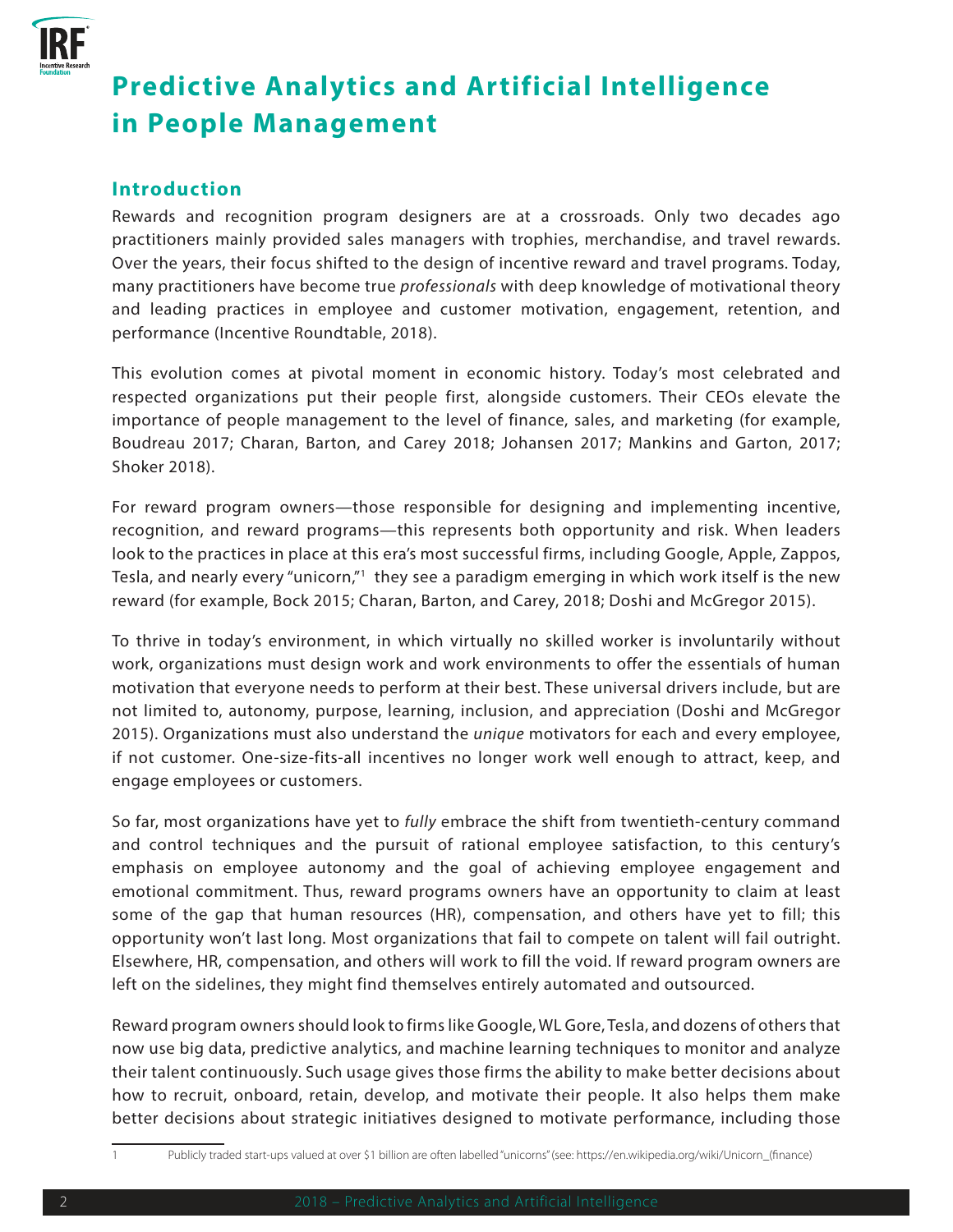

that incorporate rewards—and to deliver those rewards on a one-to-one basis.

We are entering a new era in which the possibilities presented by advanced data analytics are only constrained by our imaginations. A significant and rapidly expanding body of research attests to the varied uses and potential of artificial intelligence (AI) in business, workforce management, and, to a degree, rewards and recognition (Chui et al. 2018). As People Analytics author Ben Waber puts it, the *"power of analytics [provides] a nearly superhuman ability to understand and change the world around us"* (Waber 2018).

Based on an extensive literature review and interviews with subject matter experts, this paper explores the current and near-term potential uses of AI in people management generally, and incentives, rewards, and recognition specifically, including reflections on the potential of AI to dramatically change the way organizations motivate, recognize, and reward employees, partners, and customers. Though claims of AI's use and impact are often overblown today, both those who champion it and those who warn against it agree that its impact will eclipse that of computerization and the internet (Cava 2018; Daugherty and Wilson 2018).

Indeed, rapid advances in deep neural networks and self-learning algorithms, $^2$  perhaps integrated with augmented reality and serious gaming, portend the most impactful developments in the history of workforce technology—all likely within the next five years. Reward program owners who understand advanced analytics and AI will be poised to act now to position themselves and their firms for this future. The primary goal of this paper is to provoke thought about what that may mean in the next several years.

#### **Artificial Intelligence and People Management**

The future of AI in incentives, rewards, and recognition (IRR) is bound, in part, to the future of AI in related fields. By exploring advances in disciplines such as HR and marketing, for example, reward program owners are likely to find inspiration for solutions in their own. It is worthwhile, therefore, to define "artificial intelligence" and then to briefly examine its history in a related field (where its use is slightly ahead), before discussing AI in rewards and recognition specifically.

#### **Artificial Intelligence Defined**

The terms big data, machine learning (ML), and artificial intelligence (AI) have grown so common in the mainstream and business media that, for many, they have lost meaning. Simply put and broadly defined, AI is anything man-made that learns from experience and mimics human intelligence (Digiday; Sysomos 2017; Hauptfleisch 2016; Marr 2016; Clauson 2018). Predictive analytics and machine learning are components of AI. Big data provides the fuel (vast, fastflowing, and high-variety data) necessary for advanced predictive analytics and, increasingly, machine learning (Marr 2016).

Machine learning represents the latest technique in statistical analysis, pattern recognition, and predictive analytics (Theodoridis 2015). It uses algorithms to find patterns in data and to make predictions (Clauson 2018). Generally, machine learning falls into three categories: "supervised," in which analysts supply algorithms with enormous amounts of labeled data (i.e., examples) from which to learn; "unsupervised," in which algorithms learn on their own by finding patterns in unlabeled data; and "semi-supervised" which combines both techniques (Paskin 2018). Advanced

<sup>2</sup> An algorithm is a set of rules that machines (computers) use to solve problems or achieve goals. It most commonly refers to tools used in solving mathematical or statistical problems but can also be likened to a recipe (a set of rules or procedures) for preparing a meal (see: https:// www.merriam-webster.com/dictionary/algorithm)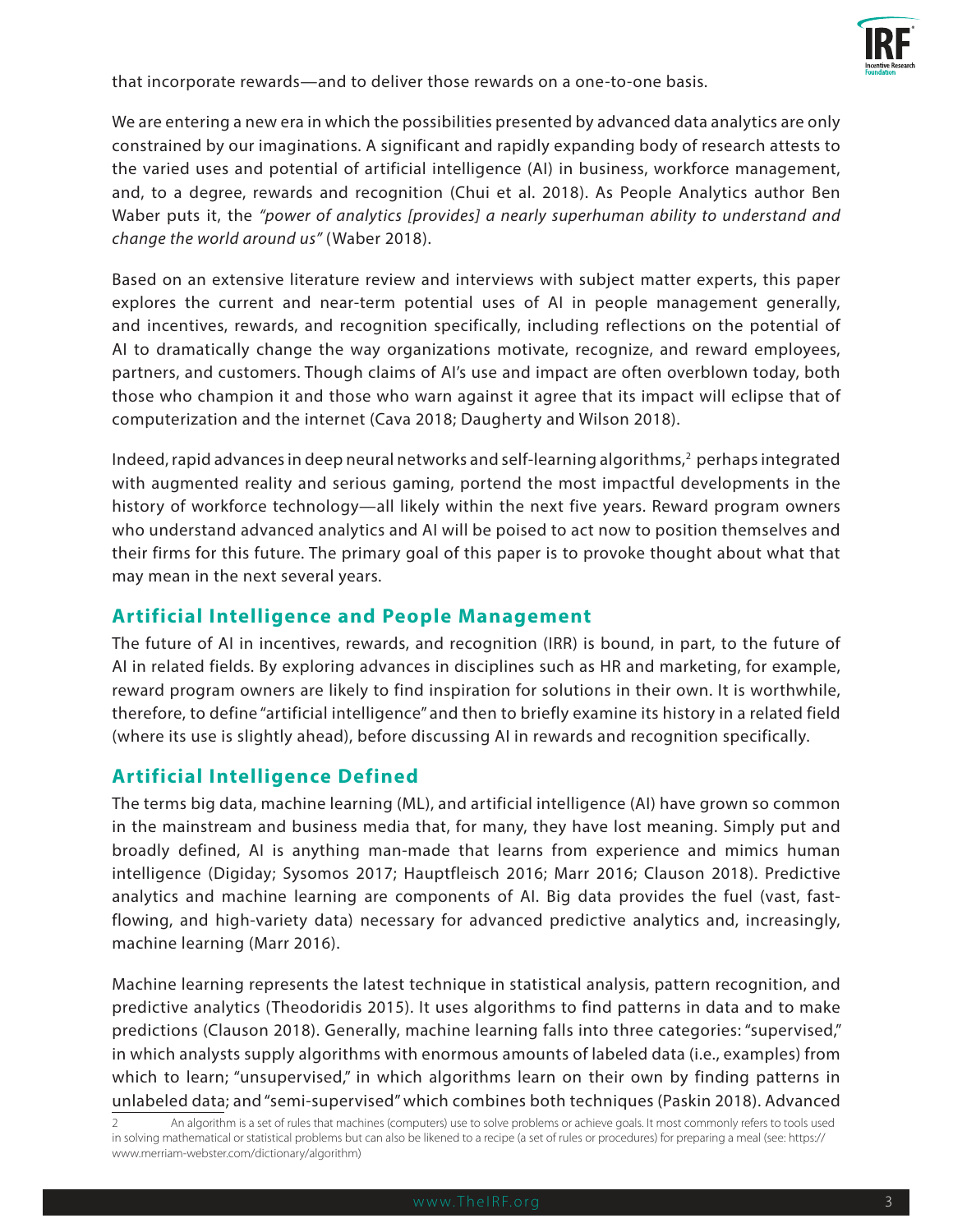

machine learning involving "deep" neural networks (multi-layered machine learning patterned after the human brain) represents the current state of the art in predictive analytics *and* AI (Digiday; Sysomos 2017; Paskin 2018).

The latest AI accomplishment—whether fully autonomous cars, a bot that defeats the world's best players in the most complex games, one that predicts cancer, or one that personalizes incentives and rewards—very likely leverages leading-edge machine learning (Brynjolfsson and McAfee 2017). In the future, even the most advanced ML is likely to be eclipsed by emerging and entirely new forms of AI that can read, react to, and simulate human emotions or even become self-aware (Hintze 2016). At present, however, and at least for the next several years, ML will almost certainly represent leading-edge AI (Levy 2016; Manyika 2017). Therefore, this paper limits exploration of AI to the combination of big data, predictive analytics, and machine learning.

Though AI has seen previous hype cycles going back almost seven decades, this time is almost certainly different. Organizations today not only generate vast amounts of data, many can afford the means and tools to capture and store it. Second, computational power has grown almost inconceivably more powerful and less expensive than it was when the first experiments in AI were conducted in the 1950s. This increased power permits the analysis of huge amounts of fastflowing structured and unstructured "big" data. Third, where algorithms used to require clear and voluminous coding to instruct computers in exactly what to do—an expensive, meticulous, and time-consuming process—today's advanced ML algorithms learn on their own, often with minimum instruction from humans (Brynjolfsson and McAfee 2017; Domingo 2015). Algorithms that learn from data entered into them, unlike hard-coded programs, can adapt to a changing world and grow exponentially more capable over time (Levy 2016; Henke 2016; Manyika 2017; Paskin 2018).

#### **AI in the Workplace**

*"As reward intersects with a number of other key disciplines, including talent management, employee engagement and learning and development (L&D), it is well placed to demonstrate how HR data can be used strategically"* (Beagrie 2015).

In their 2018 book, *Talent Wins*, Ram Charan and Dominic Barton, two of the world's foremost advisors to CEOs, state: *"Good talent data that's expertly interpreted can be your most important competitive advantage."* They go on to argue that low cost and easy access makes financial capital a commodity, leaving human capital as the key differentiator in most organizations today (Charan, Barton, and Carey 2018).

Unfortunately, today's typical employee enters a stifling environment at work—far removed from the world of unlimited personal choice he or she takes for granted as a consumer—one in which uninspiring management practices and unfriendly technology erodes engagement and productivity. The new era of big data, predictive analytics, and machine learning promises to change this (Segal et al. 2014).

While less than one in ten HR organizations currently possesses a predictive analytics capability, let alone proficiency in advanced ML (Bersin 2017), most intend to soon. For example, a 2015 PricewaterhouseCoopers survey revealed that 86 percent of HR organizations plan to advance their people analytics capabilities in coming years (McGregor 2016) and, in a 2017 Harvard Business Review survey, more than 50 percent of 230 executives said they were planning to significantly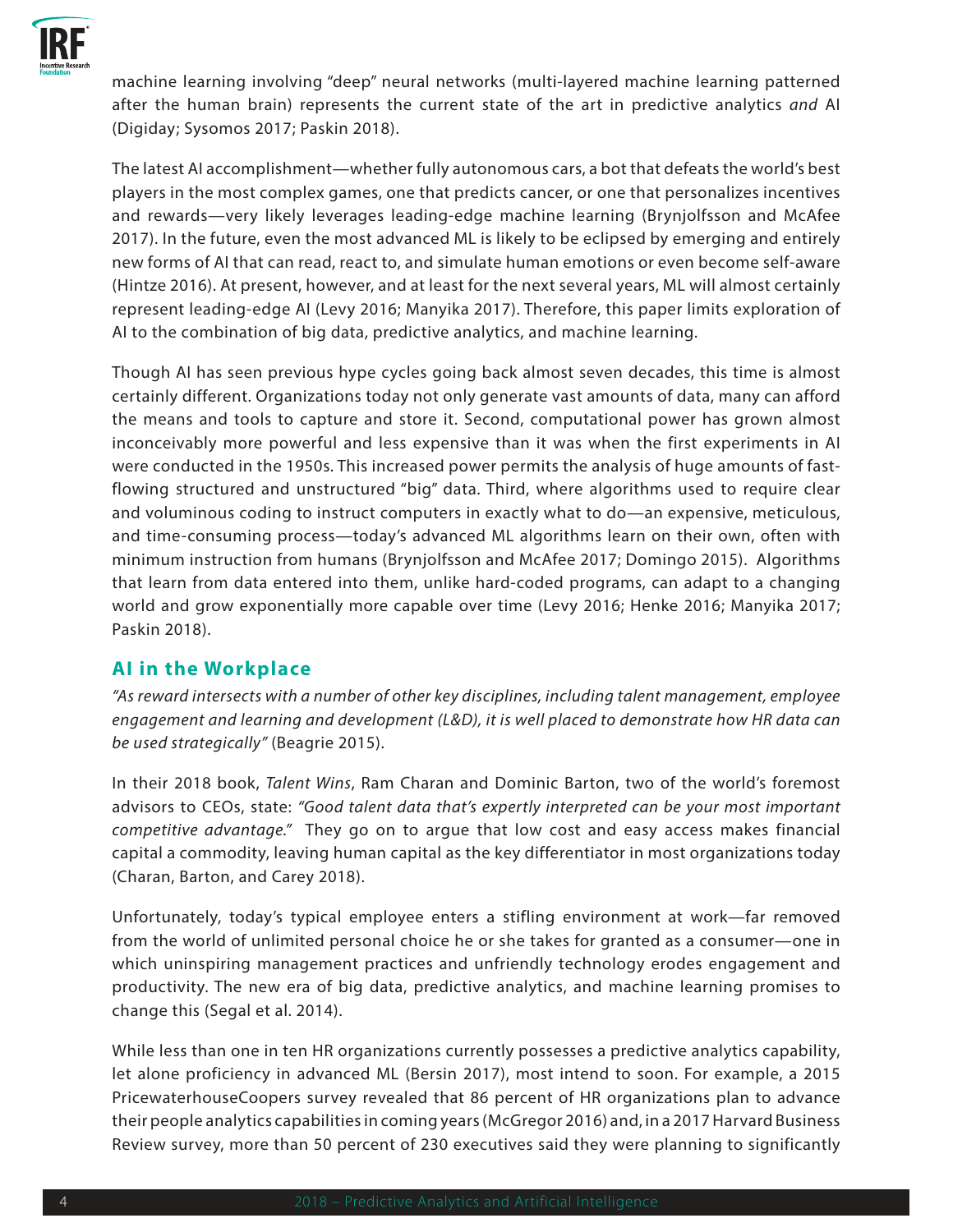

improve their HR analytics (Charan, Barton, and Carey 2018). According to the survey, heads of HR are now hiring analytics professionals and even data scientists, hoping to grow predictive analytics, ML, and AI capabilities like those in Figure One below. Mastery of these four levels of data analytics help organizations move from a guessing game to insights that can suggest to them what to do to dramatically improve their outcomes (Dearborn 2015).



\*See Appendix A for definitions of Descriptive, Diagnostic, Predictive and Prescriptive Analytics

## *Figure One: The State of People Analytics*

#### **The Potential for AI in People Management**

As was reported in *The New York Times* in April 2013, "*Today, every e-mail, instant message, phone call, line of written code and mouse-click leaves a digital signal. These patterns can now be inexpensively collected and mined for insights into how people work and communicate"* (Lohr 2013).

Most large organizations today have the data and processing power needed for advanced people analytics (Bersin 2013). Large firms generate many petabytes (the equivalent of about 120 million digital photographs)<sup>3</sup> of data every day, much of it generated by the workforce. Employee surveys, performance reviews, polls, organizational network analysis (ONA)<sup>4</sup>, activity on corporate social networks, peer recognition portals, learning management systems and selfservice benefits portals, feed a constant stream of structured data. Add to this the enormous and high-velocity data from employees' "digital exhaust"5 (Goldman 2018), including email, text, website visits, keystrokes, external social media activity, and even data from sensors in mobile phones and/or employee badges, and the sheer amount of workforce data that even small firms

<sup>3</sup> Terabytes, gigabytes, & petabytes: How big are they? See: https://www.lifewire.com/terabytes-gigabytes-amp-petabytes-how-big-arethey-4125169

<sup>4</sup> See Appendix A for a definition of Organizational Network Analysis

<sup>5</sup> See Appendix A for a definition of Digital Exhaust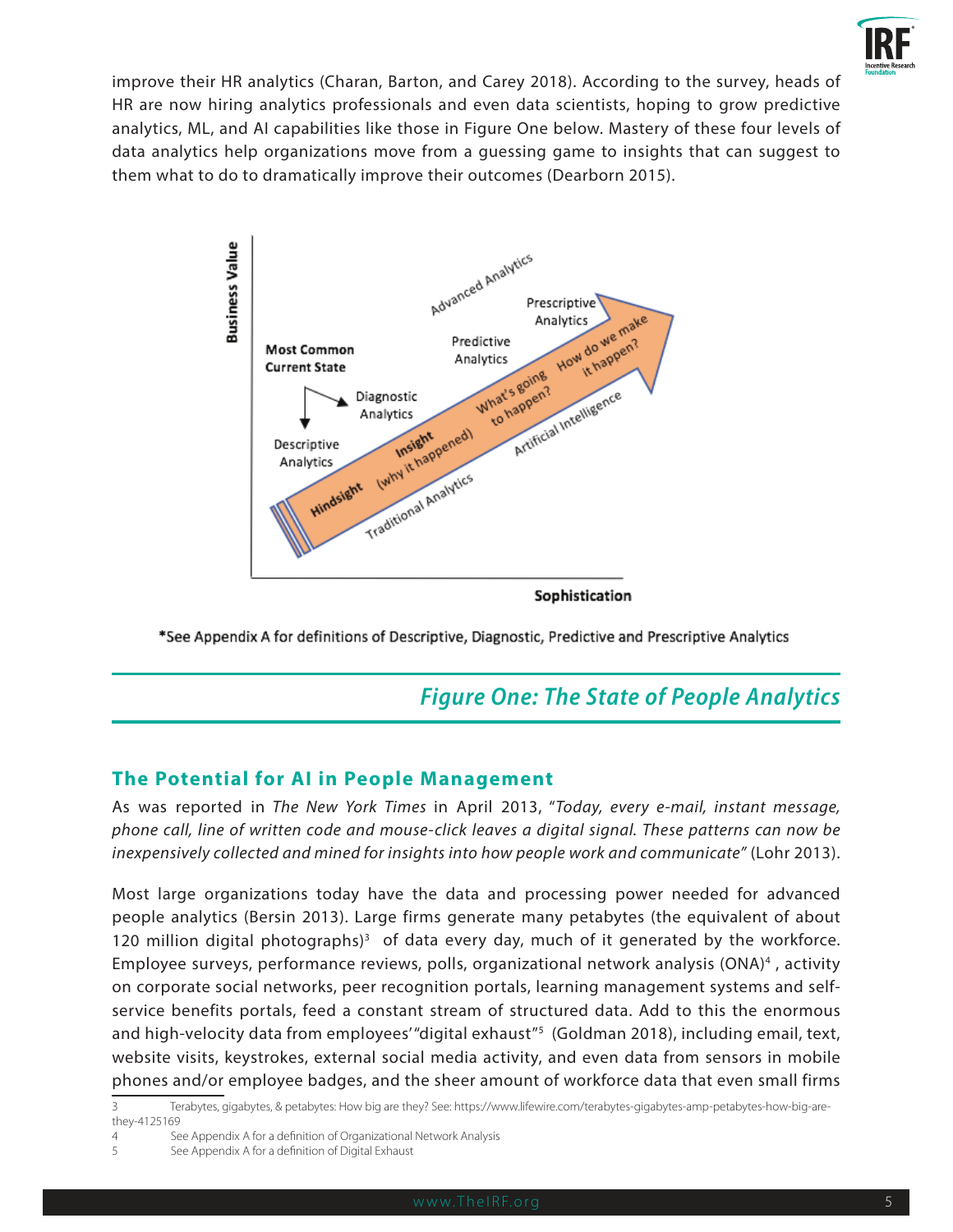

generate grows significant (Pentland 2010). Combined with computer processing power readily available to most organizations, this data can be analyzed with other financial and business data to yield powerful insights (Peck 2013; Segal et al. 2014).

Given a glimpse of AI's potential, leaders are eager to break away from traditional, and backwardlooking HR analysis (i.e., descriptive analytics). They are now exploring the means to attract and hire better talent, predict attrition, find hidden talent across the organization and deploy it expertly, deliver real-time feedback and recognition, assemble optimal teams for specific challenges, conduct real-time performance management, and provide insights to managers in how to better engage, inspire and coach their team-members (*HR Examiner* 2018). For this, they need advanced analytics (AI) capabilities. Of course, organizations also hope to use AI to provide optimized and individualized incentives and rewards (Charan, Barton, and Carey, 2018).

Most IRR programs lag behind people management in the exploration and adoption of advanced analytics and AI. Again, it is useful to briefly examine the state of the art in select elements of a closely related field like people management, before moving into a detailed exploration of the current and potential uses of AI in reward and recognition.

### **AI in Talent Acquisition and Onboarding**

AI in hiring currently eclipses that of any other component of people management (*HR Examiner*  2018). Using predictive tools such as programmatic recruitment advertising, algorithms both seek and attract qualified candidates. Once a person applies to a job advertisement, algorithms sort and screen them automatically using machine learning techniques. As Bledi Taska, chief economist at Burning Glass, says, *"Identifying people through the algorithms is faster, more precise, and fairer because there is less bias"* (Taska 2018).

At Unilever, job applicants that initial algorithms screen in are invited to play a series of online games constructed around principles of cognitive neuroscience. These "serious" but engaging games use ML to generate and analyze copious amounts of data from applicants' behaviors, attributes, and job-related traits. Successful applicants then participate in a fully automated, AIpowered online interview that assesses their emotions, truthfulness, and the content of their answers against the requirements of the job. Next, qualified candidates are assisted by an AI chatbot that answers their questions, informs them of the status of their candidacy, and schedules an in-person interview for them. Only after successfully passing through "the machines" does a candidate meet with a live interviewer. Unilever has reduced time to hire from more than four months to about four weeks, while reducing recruiter screening time by 75 percent (Daugherty and Wilson 2018).

Professor Charles Scherbaum of Baruch College in New York has helped develop similar tools to aid organizations in making better hires: *"We use algorithms to predict future job performance in hiring. For example, we assess college athletes going into professional drafts for certain sports. We provide information to teams, some of whom use them to make their draft picks. For the past five years, we've done very well at predicting who ends up being effective at the professional level. This is the same process for any employee selection that uses machine learning algorithms"* (Scherbaum 2018).

Finally, as candidates become hires and join organizations, effective onboarding is vital. On average, employees who don't receive it quit or are let go earlier in their tenure (Maurer 2015;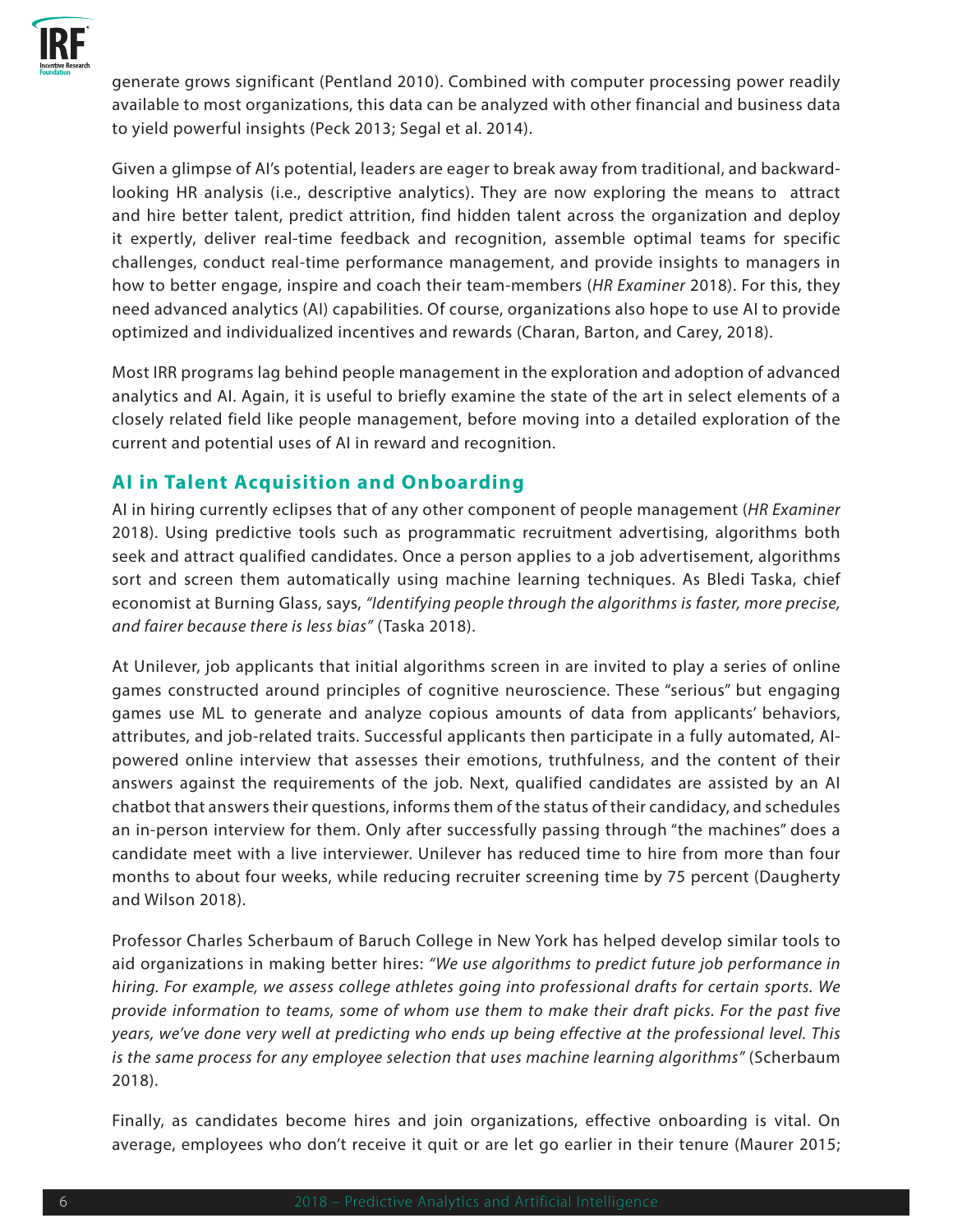

Wislow 2017). Algorithms that use the copious information and data collected during the hiring process begin predicting team fit and learning needs even before a new employee's first day on the job, allowing managers to craft tailored onboarding plans for each new hire (Sathe 2017; Wislow 2017).

### **AI in Employee Retention**

Predictive retention analysis is among the most mature, implemented, and simple solutions in the field of predictive workforce analytics (Westfall 2017). Algorithms (or even predictive models built in late versions of Excel) used now by thousands of organizations, predict which employees are at risk of leaving the organization. In some cases, the algorithms identify individuals even before employees have consciously formed an intent to leave (Beygelman 2018). In their everyday work and behaviors, employees give off many signals about their intentions, allowing organizations to build predictive statistical models that understand and forecast turnover. Using this information, managers (or the AI itself) can intervene to stop talent from leaving, including the use of tailored incentives, rewards and recognition (Grillo 2015).

For example, Joberate, a predictive analytics platform that uses machine learning, looks at employee social media activities on publicly accessible social media channels, like LinkedIn and Twitter, to assess job seeking behavior patterns. If, for example, an employee has a public profile and updates their education, employment history, or joins a professional group—and does these or other activities on multiple occasions over a certain period of time—Joberate's software will gradually increase the employee's "J-Score." The J-Score not only measures job seeking activities, it tracks other actions that correlate to job seeking activities. Once a person's J-Score reaches and then exceeds a certain number, the likelihood that the employee will leave at some point over the next 120 days increases if nothing is done to prevent it. So far, it has proven accurate in more than 90 percent of cases over more than a four-year time period (Beygelman 2018).

#### **AI in Learning**

Worldwide, organizations spend more than \$350 billion on workplace training each year (Brinson 2018; Statista 2018). Senior executives currently rank learning as their third most important corporate initiative (Zoomi, 2018). Despite learning's importance, however, traditional classroom training, technology-enhanced classroom learning, and eLearning have, at best, returned unexciting results for years. According to University of Michigan business professor Dave Ulrich, *"Perhaps 20 to 30 percent of ideas learned in leadership training [for example] turn into practice"*  (Ulrich and Smallwood 2013).

The greatest opportunity for improvement in workplace learning most likely lies in creating highly engaging, hyper-personalized instruction. AI promises a realistic solution to the problem of onesize-fits-all education. AI-enabled intelligent tutoring systems (ITS), for example, date back to the 1980s at the college level and in the military (Anderson, Conrad, and Corbett 1989; Lesgold 1988). More than two decades ago, researchers found that intelligent agents<sup>6</sup> embedded with tools based on cognitive science, could dramatically improve learning outcomes in high school students studying algebra (Koedinger et al. 1997). Since then, a series of rigorous experiments have confirmed those findings applied to other subjects and levels (Aleven and Koedinger 2002; Pane, Griffin, and McCaffrey 2016; Ritter et al. 2007; Sales and Pane 2015).

<sup>6</sup> In this context, an intelligent agent searches, retrieves, and presents information from external sources, tailored to the learner's needs (based on their activity in the course).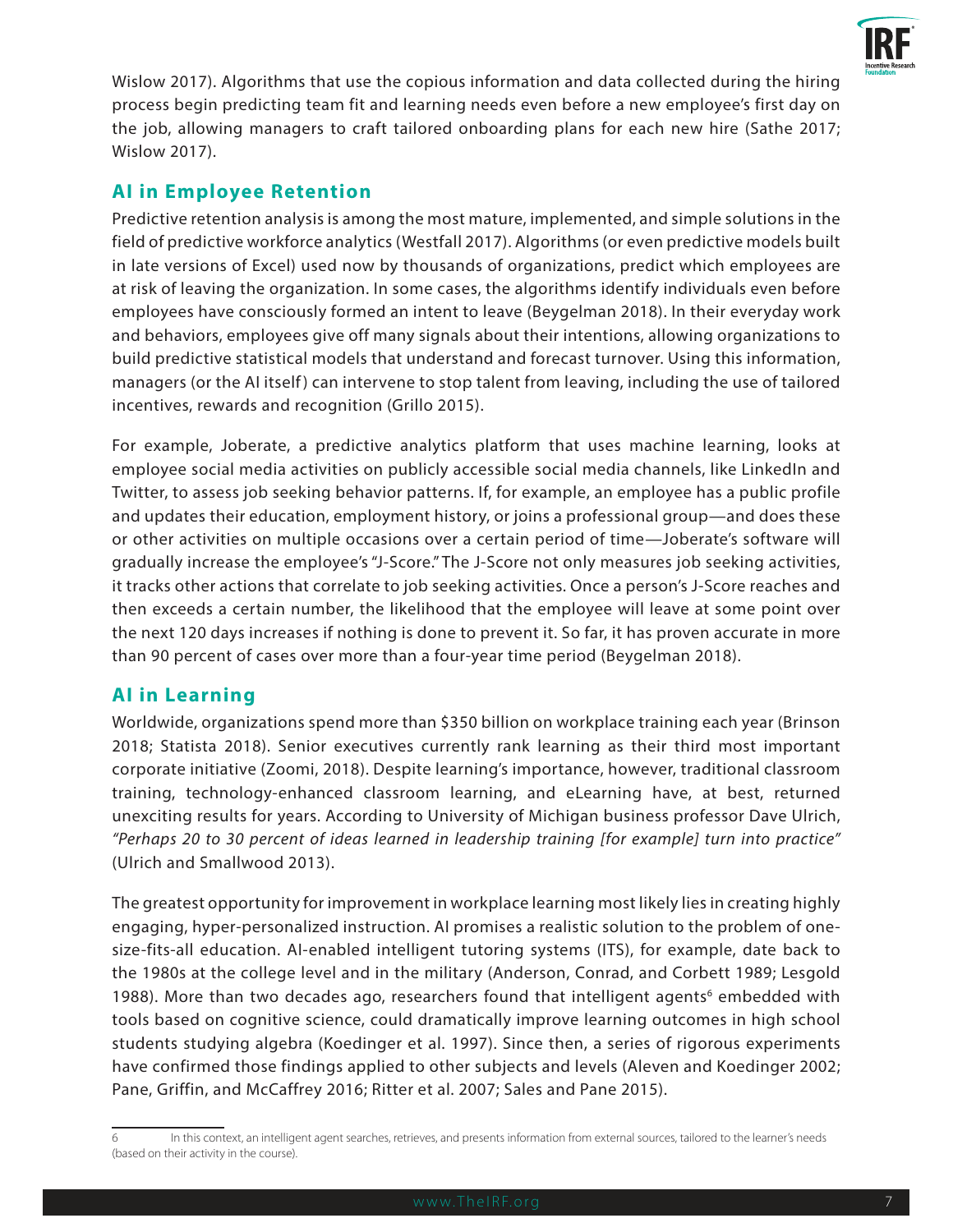

Today's state of the art in AI for learning might be represented by Zoomi, a learning solutions provider that embeds AI in eLearning. Zoomi offers the first off-the-shelf toolset that enables learning and development professionals to implement authentic AI in eLearning. Zoomi's platform offers personalization, adaptive learning, content curation, and automated, real-time assessment. Its algorithms examine various types of learning content (e.g., video, PowerPoint, paper-based, etc.), then break the content down and classify each word, phrase, and concept. As a learner goes through the material, every key stroke, every pause, every break, etc., is analyzed in real time by algorithms that assess and predict the learner's progress (Zoomi 2018).

The Zoomi system creates new learning content from scratch, adapting the course content to each learner's level and needs. Moreover, Zoomi parses content on internal social networks to find the same words, phrases, and concepts as in the learning content. It reports on the frequency of use and who is struggling versus who is helping others learn on internal collaboration platforms such as Slack. Some of Zoomi's clients have dropped quizzes and assessments from their online courses entirely because the tool assesses learners more accurately and in real time, without interrupting the flow of their learning or work (Brinson 2018).

#### **AI in Employee Engagement and Performance Management**

Though still rare, mannequins in clothing stores use AI to augment the performance of salespeople. Internet-enabled and equipped with sensors, the mannequins use facial recognition algorithms to identify shoppers and interpret their emotional states. The AI then checks their shopping history and recent social media activity, all in a second or two. Next, it passes this knowledge and its recommendations to a human sales person. This is just one way leading-edge AI is already enhancing human performance. More commonly, in-house sales people use tools like "6Sense" that help them craft and send emails at precisely the right time. With intentional trigger words and phrases, the AI predicts what messaging will increase the likelihood of response from customers and prospects (Daugherty and Wilson 2018).

AI can also be used to learn about salespeople themselves, including their selling patterns, styles, and how long they've been with company. It can estimate the amount of repeat business they're likely to close, and can predict what a person will sell in any given year. When it combines that information with correlations and patterns from learning management systems correlated to sales and performance data, for example, it can predict what more a person might sell if they take various actions—e.g., by collaborating with certain colleagues, taking particular courses, or prioritizing calls and prospects differently. And, of course, AI can also suggest to a sales manager the optimal way to incentivize and reward each of the people on their team (Wolfersberger 2018).

Michael Housman, chief data science officer at Rapportboost.AI, uses algorithms to analyze the live chats his clients' representatives have with their customers. *"We focus on human interactions by working in the background on live chats. Our algorithms know what makes a successful live chat and a poor one, based on hundreds of variables we test. A few examples include formality, reassuring words, small talk, empathy, and responsiveness. When we determine that, our platform provides guidance to chat managers around how to coach the agents. Chat coaches can log in and see how their agents are performing against the most important success factors. Jenny Craig, one of our clients, saw their conversion rates increase 40% after using our machine augmented conversational platform"* (Housman 2018).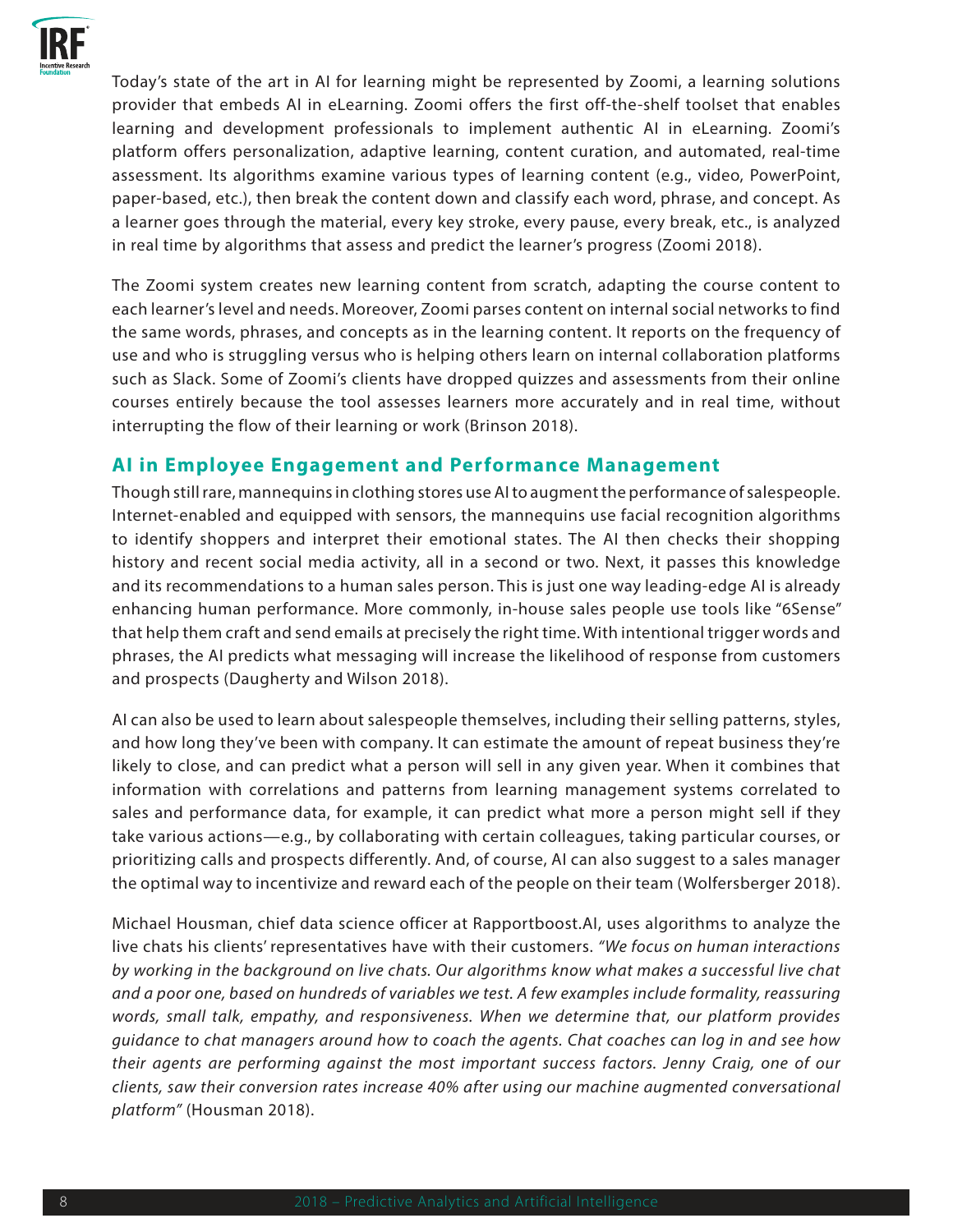

Klick Health, a large Canadian healthcare consulting firm, has developed a passive data collection system and ML tool it calls "Genome." Genome calculates the average time it takes to complete a variety of tasks and alerts leaders when projects appear to be going off track. It also reminds project leaders of the outstanding and urgent things they need to do. Project managers know they're being monitored and are thought to perform better as a result (Goldman 2018). Klick Health recognizes that productivity is a state of mind, so to speak. It looks for ways to measure employees' "flow time" (moments of peak performance) and uses a data tool called "RescueTime" that can help track the activities of employees to flag and reduce distractions that may impact flow and productivity (Segal et al. 2014).

Of course, AI has many uses in motivating people as well. Of note are recommendation engines that help employees choose career paths that lead to high performance, satisfaction, and retention. For example, if a person with an engineering degree wants to run the division someday, algorithms can scour the data looking for patterns and suggest the optimal mix of additional education, work experience, and soft skills they should obtain—and even the order in which to obtain them (Wellers, Elliott, and Noga 2017).

Increasingly, organizations are also using algorithms to monitor employee morale. Social analytics and continuous "social listening" tap into what people are talking about on internal and external social media to conduct "sentiment analysis."<sup>7</sup> Some organizations now combine qualitative information from polls and surveys with quantitative data from sentiment analysis to analyze positive or negative data and gain insight into employee morale across the enterprise. This is a practice B.near Global President Chris Broderick utilized in leading AI engagement initiatives at IBM. In one case, IBM's decision to disallow use of ride-sharing services provoked a strong and immediate response on its employee collaboration platform. Social listening tools alerted Broderick's team, who advised senior management. The decision was reversed the same day (Bort 2015; Broderick 2018). Broderick now does the same analyses for other clients. *"We use annual surveys and weekly polling with a real-time social listening platform/engine. Through a combination of these channels of data we're able to understand what's important to employees—what is and isn't working—and can leverage this knowledge into interventions"* (Broderick, 2018).

<sup>7</sup> Social listening and sentiment analysis involve monitoring social media and other sites to assess online sentiment about a topic, a brand, etc. (see: https://trackmaven.com/marketing-dictionary/social-listening/)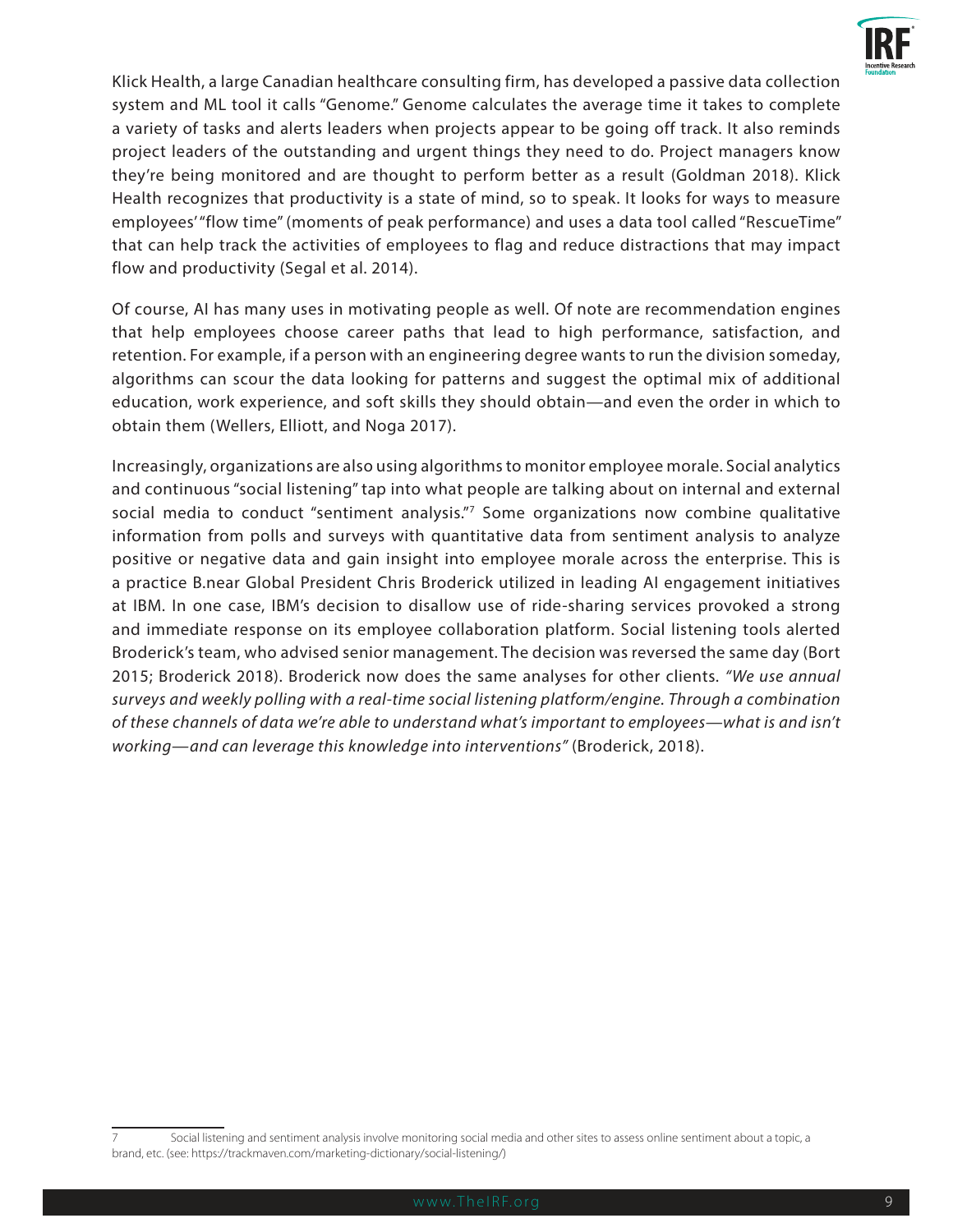

#### **Acknowledgements:**

Thanks very much to Jesse Wolfersberger, Heidi Chatfield, and Mike McWilliams, each of whom advised the Incentive Research Foundation in the creation of this paper and spent significant time reviewing it. Thanks also to the IRF's research advisory committee, including:

- o Susan Adams
- o Chris Galloway
- o Scott Siewert
- o Jane Larson
- o Michele Sarkisian
- o Rodger Stotz
- o Melissa Van Dyke

and others who reviewed the first draft of the paper and provided feedback. Finally, we appreciate those who interviewed for the paper (including Jesse, Heidi, and Mike) and who shared their thoughts and experiences concerning the use of AI in people analytics and reward and recognition:

- o Michael Beygelman
- o Chris Broderick
- o Jay Goldman
- o Michael Housman
- o Roy Saunderson
- o Charles Scherbaum
- o Paul Shoker
- o Bledi Taska
- o Ben Waber
- o Deborah Weiss
- o Ebben Yazel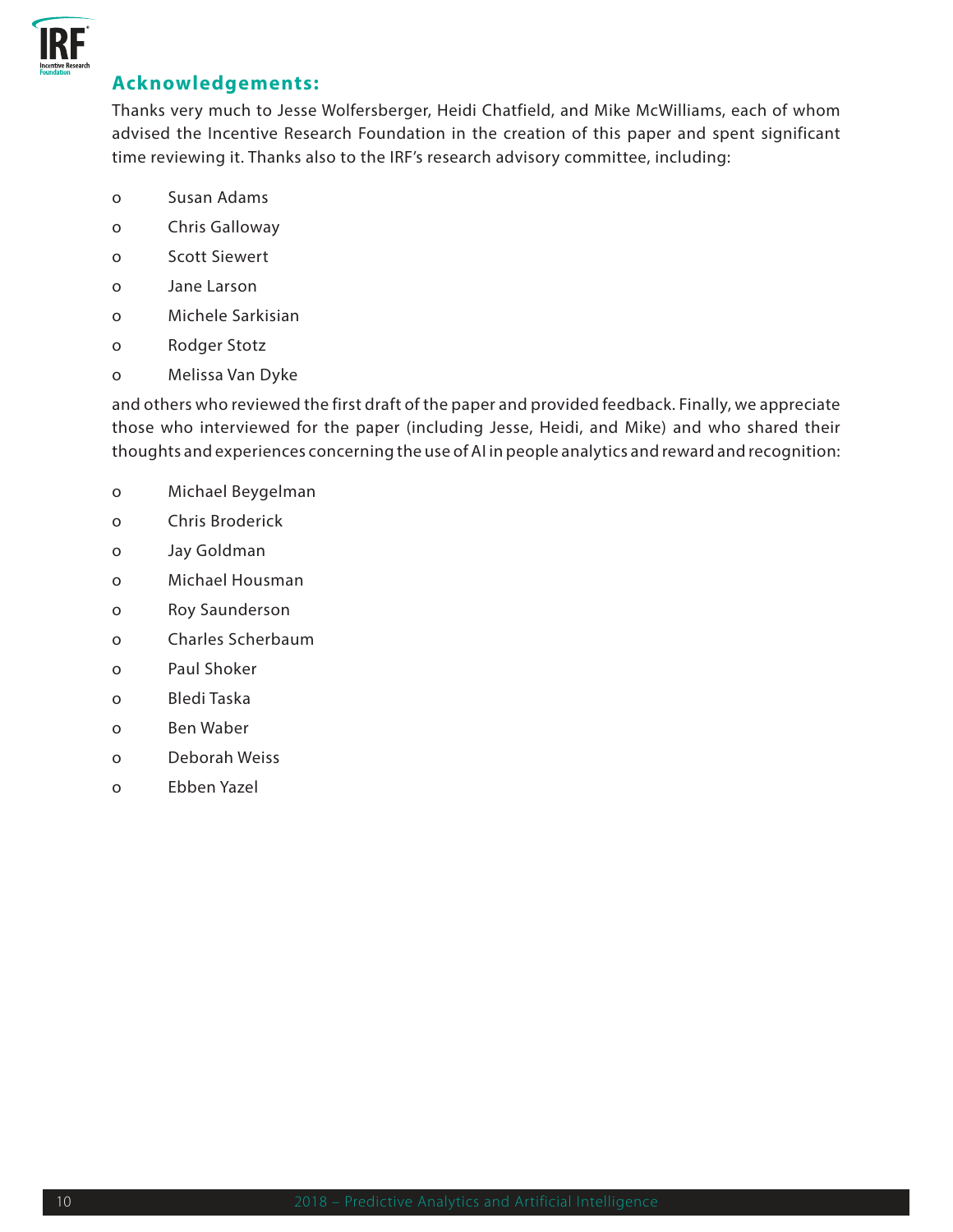

#### **Appendix: Glossary of Terms Not Defined**

**Aggregate Analysis:** Imagine you run a wedding business. An aggregate analysis tells you that most of your customers live in Oregon and are women in their early 30s. These insights let you narrow in on advertising vehicles that reach that audience most efficiently.

**Correlation**: Correlations demonstrate the link between two variables. For example, in your business, which of the advertising vehicles you use produce the most leads? A correlation analysis using Excel can reveal the links between lead generation and advertising vehicles very quickly, allowing you to eliminate some and invest more heavily in others.

**Trends Analysis:** The continued tracking of correlations over time.

**Sizing and Estimation:** Educated guesses about the potential of a market, for example, using knowledge, experience, and the data at hand—a common and sometimes valuable practice.

**Segmentation**: When you divide your customers or employees into groups, you may do so to study their specific characteristics and behaviors so that you can tailor your offerings. You might also segment products to determine which ones sell well and identify their various levels of profitability, or rewards to see which resonate best and drive the desired behaviors.

**Customer/Employee Life Cycle (CLC) Analysis**: Studying customer or employee behavior at various stages, to determine things such as how long it takes a customer to upgrade from a free to a paid subscription on a website or for an employee to lose some of the initial enthusiasm/ engagement they brought to the organization when they joined.

**Ambient or Passive Data (aka "Data Exhaust)**: "There are two types of data: self-reported and ambient. Self-reported data involves filling out time sheets, surveys, performance evaluations, and expense reports—all examples of this type of data. Ambient data is information about a behavior that is automatically collected without the user's having to actively enter each data point. Swiping into work with an active RFID badge, sending emails, making calls, and even adding events to an electronic calendar are all examples of ambient data" (Segal et al. 2014).

**Datafication, or Digitization**: Refers to taking information about all things under the sun including elements we never used to think of as information at all, such as a person's location, the vibrations of an engine, or the stress on a bridge—and transforming it into a data format to make it quantified. This allows us to use the information in new ways, such as predictive analytics: detecting that an engine is prone to a breakdown based on the heat or vibrations that it produces. As a result, we can unlock the implicit, latent value of the information.

**Descriptive Analytics**: The first and easiest type of analytics; the one most organizations perform, looks back at what happened in the past. These descriptive analytics uncover trends and typically display them in charts or on dashboards. The information can alert leaders to future problems or opportunities. Good descriptive analysis results from asking questions about the variables and how they might affect one another. Many questions might lead to one or a few valuable insights, but those insights can have tremendous impact. For example, you might learn that sales revenue is more a function of opportunities raised, combination of products pitched, and attendance at a particular course, than tenure of sales rep, size of territory, and past performance. Analysts must take caution not to influence the results by seeking data that fits their hypotheses. Go beyond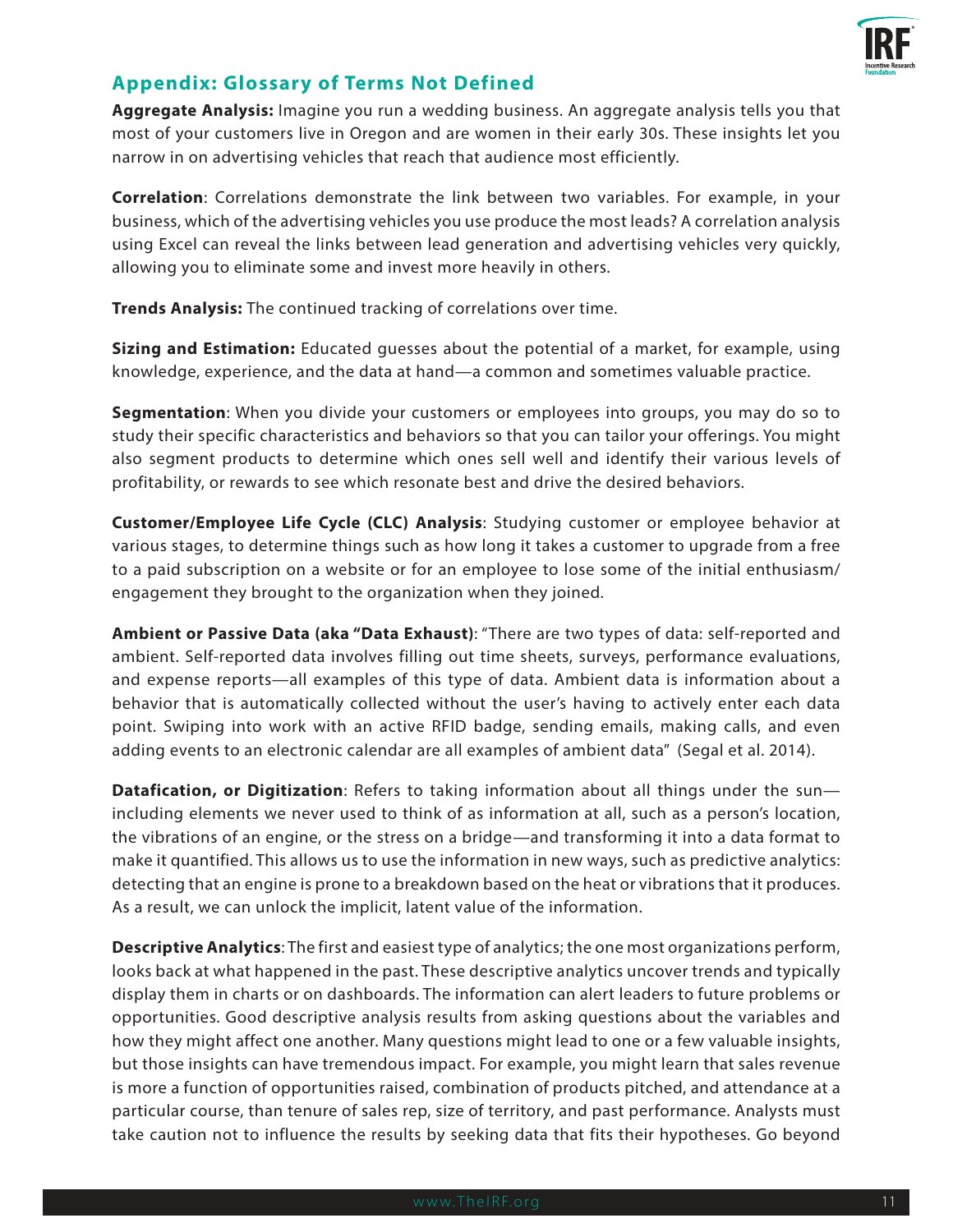

descriptive analytics to better understand why variables impact each other and to avoid relying on imperfect conclusions from what is the least rigorous of the four levels of analysis.

**Diagnostic Analytics**: At this stage, you ask why something happened. Here you'll use more advanced statistical techniques to uncover the connections between data. For example, by using techniques to isolate dozens of variables against just one, you can often determine which causes the effect. Diagnostic analyses helps you determine, for example, what makes some of your sales reps highly effective while others languish. With this information, you can design better training, coach reps in the precise areas they require help, and hire new reps in a more targeted fashion.

**Predictive Analytics**: The four levels of analysis don't necessarily work only in sequence. Normally, however, you'll graduate from descriptive to diagnostic to predictive, because after you know what and why, you'll want to leverage the data into even more valuable insights. By running your data through thousands, even millions of possible connections and correlations, algorithms can make startlingly accurate projections about the future. In sales, this might include predictions about which prospects will buy what products, and even why. To achieve this level of insight, use large datasets to "train" your predictive models. You might have a year's worth of data about particular KPIs concerning your sales reps, for example. Suppose you want to test how accurately performance against those KPIs predicts actual sales. To do so, take the first six months of KPIs for half your sales reps (first half) and add the full year of actual sales data concerning those reps. Process the data to determine the strength of the connection between the KPIs and sales, this becomes your predictive model. If your predictive model is strong enough, you'll want to use it to make decisions. But you need to test it first. To do so, take the KPI data for the other (second) half of your reps and run that against the same model. Separately, run your second half reps' KPI data against their own full year sales results data. The smaller the difference in outcomes between the two, the more valid your predictive model.

**Prescriptive Analytics**: Knowing what happened, why it happened and what might happen next leads to the logical question, what should we do about it? Prescriptive analytics uses highly sophisticated algorithms to build on predictive data to suggest optimal decisions and their consequences. The results from prescriptive analytics can give individual sales reps personalized action plans, for example, detailing exactly what they should do to make more sales. For example, which products to bundle for which customers, what training classes to attend and when and which prospects to prioritize based on probability models that forecast likelihood of closing.

**Social Listening**: "Many brands now employ artificial intelligence to monitor social media platforms, a practice known as social listening. With a sophisticated understanding of human language, AI can analyze social media trends to detect changes in conversations, alerting human operatives to changes in conversations about the brand or gathering information about the feelings of their customers." (Digiday; sysomos, 2017)

**Organizational Network Analysis (AKA Social Network Analysis)**: For at least the past two decades, organizations have been able to gain deep insight into the way information and knowledge flows in their organizations through ONA (Cross and Parker, The Hidden Power of Social Networks: Understanding How Work Really Gets Done in Organizations, 2004). A typical ONA might collect data from email records and/or an employee survey, possibly even wearable sensors to build a map of the real networks at play inside organizations, including who talks to who, where people are isolated, etc. (see Figure Two, on following page)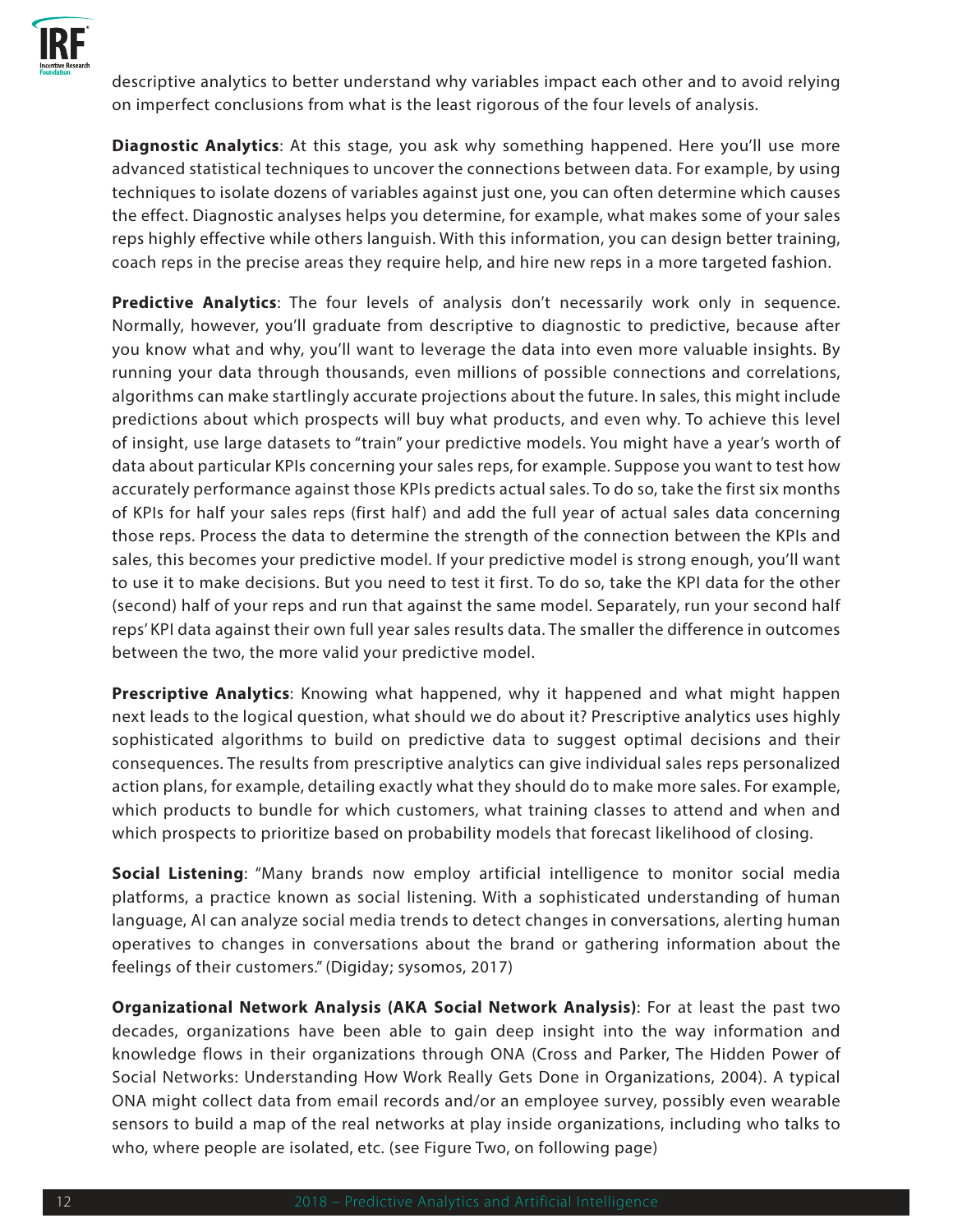



#### *Figure Two: ONA Maps for Three Bank Branches*

To illustrate the usefulness of ONA, Figure Two depicts three bank branches that do the same work in locations across a region. Branch 1outperforms Branch 2 by about 250% and Branch 3 by a little bit less. The ONA gives us clues. In Branch 1 managers had implemented an informal reward program, a target for the whole branch that if hit, earned everyone a bonus. The rewards incentivized employees to share information and they did. That is visible in the ONA map for Branch 1 where there are many connections and no outliers.

Managers in Branches A and B used individual incentives based on more traditional and quantifiable performance outcomes, such as loans underwritten. Where group incentives caused people to share in Branch 1, individual incentives have the opposite effect in the other Branches. Branch A outperformed Branches 2 and 3 significantly based on the same direct, quantifiable measures the other branches tried to incentivize.

From this, the bank surmised that group incentives, at least in this case, work better than individual ones. All of the bank's branches now use the same team-based incentives as Branch A. Sales have increased across the bank by more than one billion euros each year since (Waber, President & CEO, Humanyze, visiting scientist MIT Labs, 2018).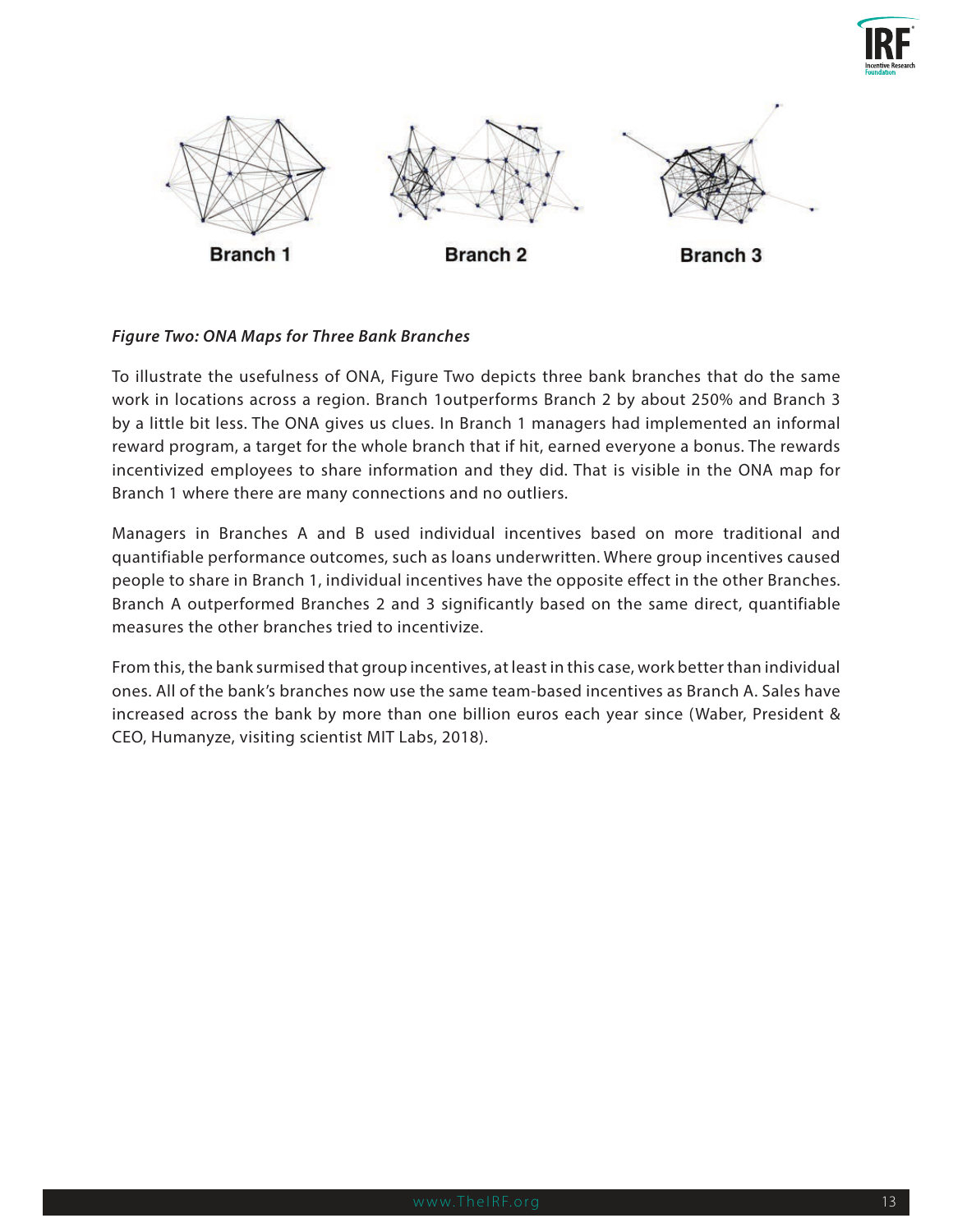

#### **References**

Aleven, V. A., and K. R. Koedinger. (2002, March-April). An effective metacognitive strategy: Learning by doing and explaining with a computer-based Cognitive Tutor. *Cognitive Science 26*(2), 147–179.

Anderson, J. R., F. G. Conrad, and A. T. Corbett. (1989, October). Skill acquisition and the LISP tutor. *Cognitive Science, 13*(4), 467–505.

*The Associated Press*. (2018, March 28). On the money: Robots predict how you'll spend your points. Retrieved May 29, 2018, from *The New York Times*.

Barber, M., and P. Hill. (2014). *Preparing for a Renaissance in Assessment.* Pearson Education.

Beagrie, S. (2015, August 25). The growing role of big data in reward strategies. Retrieved April 23, 2018, from *HR Magazine*: http://www.hrmagazine.co.uk/article-details/the-role-of-big-data-in-reward-strategies

Bersin, J. (2013). Big data in human resources: Talent analytics (people analytics) comes of age. Retrieved April 29, 2018 from *Forbes*: https://www.forbes.com/sites/joshbersin/2013/02/17/bigdata-in-human-resources-talent-analytics-comes-of-age/#174683284cd0

Bersin, J. (2017, December 7). How will AI in HR be a game-changer? Retrieved June 2, 2018, from Deloitte: https://searchhrsoftware.techtarget.com/opinion/How-will-AI-in-HR-be-a-game-changer

Bersin, J., L. Collins, D. Mallon, J. Moir, and R. Straub. (2016, February 29). People analytics: Gaining speed. Retrieved June 19, 2018, from Deloitte: https://www2.deloitte.com/insights/us/en/focus/human-capital-trends/2016/people-analytics-in-hr-analytics-teams.html

Beygelman, M. (2018, April 25). *Interview with Michael Beygelman, CEO of Joberate*. (A. Schweyer, interviewer)

Bloomberg. (2018, May 18). 'Sexiest job' ignites talent wars as demand for data scientists soars. Retrieved June 30, 2018, from *Fortune*: http://fortune.com/2018/05/18/best-tech-jobs-data-scientist/

Bock, L. (2015). *Work rules!: Insights from inside Google that will transform how you live and lead* (Vol. 1). Twelve.

Bort, J. (2015, June 3). How a 26-year-old caused IBM to abolish its ban on Uber. Retrieved June 3, 2018, from *Business Inside*r: https://www.businessinsider.com/why-ibm-abolished-its-ban-on-uber-2015-6

Botsman, R. (2017). *Who can you trust?: How technology brought us together and why it might drive us apart* (Vol. 1). Public Affairs.

Boudreau, J. (2017, June 16). HR must make people analytics more user-friendly. Retrieved May 14, 2018, from *Harvard Business Review*: https://hbr.org/2017/06/hr-must-make-people-analytics-more-user-friendly

Brinson, C. (2018, May 23). *Interview with Chris Brinson, Head of Advanced Research, Zoomi, Inc.* (Zoomi, interviewer)

Broderick, C. (2018, June 14). *Interview with Chris Broderick, Founder & President, B.near Global*. (A. Schweyer, interviewer)

Brynjolfsson, E., and A. McAfee. (2017). The business of artificial intelligence. *Harvard Business Review*.

Burrin, P. (2017, February 9). Case study: How Google uses people analytics. Retrieved May 10, 2018, from Sage People: https://www.sagepeople.com/about-us/news-hub/case-study-how-google-uses-people-analytics/

Carlberg, C. (2018). *Predictive analytics: Microsoft Excel 2016* (Vol. 2). Pearson Education.

Chakrabarti, M. (2018, March 20). Upskilling HR in people analytics. Retrieved June 8, 2018, from Deloitte: http://blog.bersin. com/upskilling-hr-in-people-analytics/

Charan, R., D. Barton, D. and Carey. (2018). *Talent wins: The new playbook for putting people first* (Vol. 1). Harvard Business Review Press.

Chatfield, H. (2018, June 5). *Interview with Heidi Chatfield, VP marketing, All Star Incentive Marketing*. (A. Schweyer, interviewer)

Clauson, P. (2018, May 15). Discovering the children of AI: Machine learning & deep learning. Retrieved June 30, 2018, from Functionalize: https://www.functionize.com/blog/discovering-the-children-of-ai-machine-learning-deep-learning/

Conners, C. (2018, July 2). *Interview with Cara Conners, VP products, Quid*. (A. Schweyer, interviewer)

Crosman, P. (2018, March 26). Cash or gift card? (Never mind — our Al already knows). Retrieved May 17, 2018, from Americanbanker.com/news/cash-or-gift-card-never-mind-hsbcs-ai-already-knows?brief=00000158-can Banker.chttp 07c7-d3f4-a9f9-37df9bc10000

Cross, R. (2014, April 9). *Interview with Rob Cross, Professor, Babson College*. (A. Schweyer, interviewer)

Cross, R., and A. Parker. (2004). *The hidden power of social networks: Understanding how work really gets done in organizations*  (Vol. 1). Harvard Business Review Press.

Cross, R., T. Opie, G. Pryor, and K. Rollag. (2017, May). Connect and adapt: How network development and transformation improve retention and engagement in employees' first five years. Retrieved June 5, 2018, from Rob Cross: https://www.rob-<br>cross.org/wp-content/uploads/2017/05/connect-and-adapt-improving-retention-and-engagement-in-first-f

Dancho, M. (2017, September 18). HR analytics: Using machine learning to predict employee turnover. Retrieved May 29, 2018, from *Business Science*: http://www.business-science.io/business/2017/09/18/hr\_employee\_attrition.html

Datta, A. (2017, March 14). Did artificial intelligence deny you credit? Retrieved June 11, 2018, from *The Conversation*: http:// theconversation.com/did-artificial-intelligence-deny-you-credit-73259

Daugherty, P., and J. Wilson. (2018). *Human + Machine: Reimagining Work in the Age of AI* (Vol. 1). Harvard Business Review Press.

Davenport, T. H. (2014, September 2). *A predictive analytics primer*. Retrieved April 14, 2018, from *Harvard Business Review*: https://hbr.org/2014/09/a-predictive-analytics-primer

Dearborn, J. (2015). *Data driven: How performance analytics delivers extraordinary sales results* (Vol. 1). John Wiley & Sons, Inc.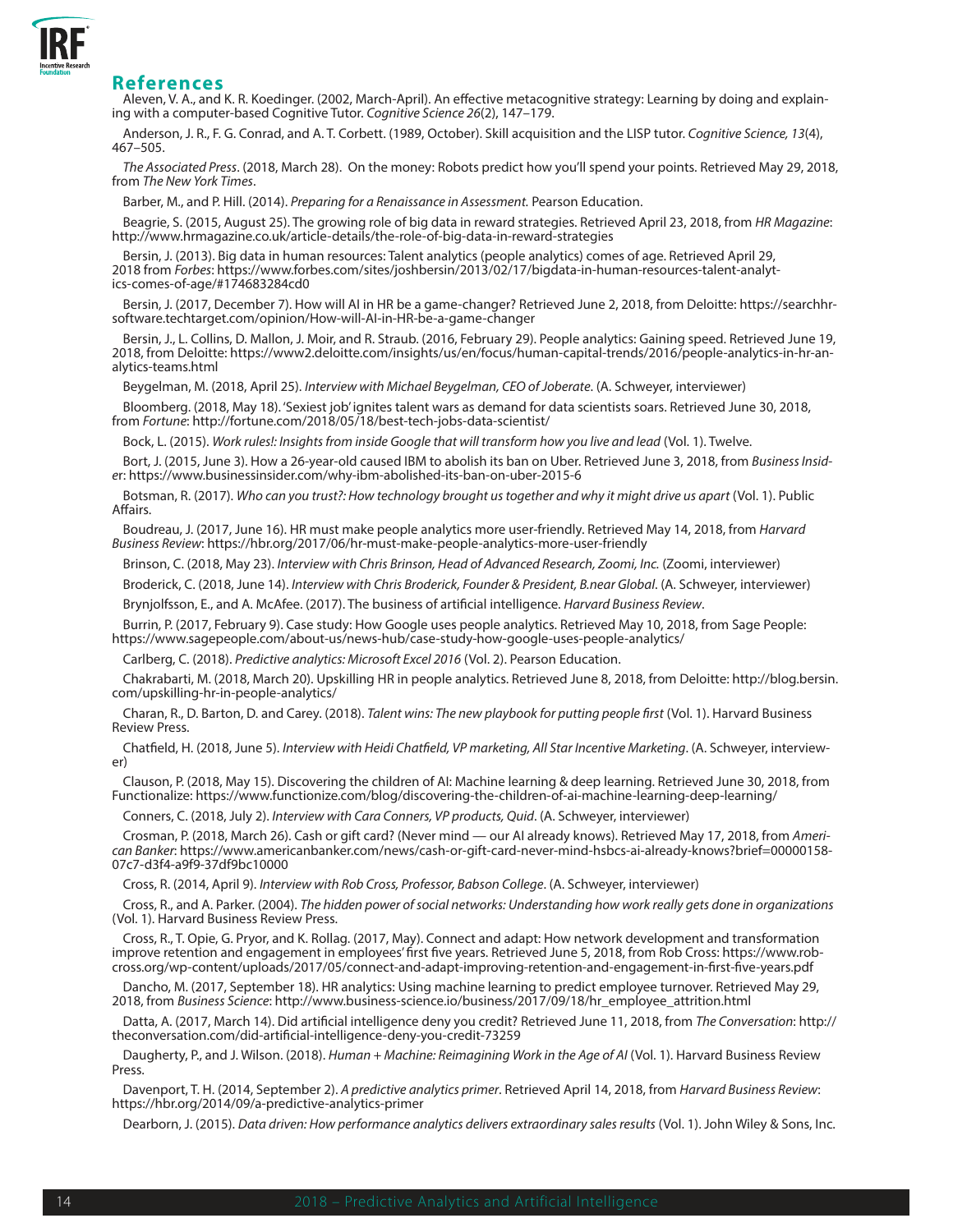

DeFalco, J. A., J. P. Rowe, L. Paquette, V. G.-S., K. Brawner, B. W. Mott, R.S. Baker, and J. C. Lester. (2017, September 12). Detecting and addressing frustration in a serious game for military training. *International Journal of Artificial Intelligence in Education, 2018*(28), 152–193.

della Cava, M. (2018, January 2). Elon Musk says AI could doom human civilization. Zuckerberg disagrees. Who's right? Retrieved June 3, 2018, from *USA Today*: https://www.usatoday.com/story/tech/news/2018/01/02/artificial-intelligence-end-world-overblown-fears/985813001/

Deloitte. (2016). Enabling business results with HR "Measures that matter." Retrieved June 5, 2018, from Deloitte: https:// www2.deloitte.com/content/dam/Deloitte/us/Documents/human-capital/us-hc-enabling-business-results-with-hr-measures-that-matter.pdf

Digiday; Sysomos. (2017). WTF is Artificial Intelligence? Retrived from Digiday; Sysomos: https://digiday.com/wp-content/ uploads/2017/07/WTF\_Artificial-Intelligence\_7.17.17-2.pdf

Domingos, P. (2015). *The master algorithm: How the quest for the ultimate learning machine will remake our world.* (Vol. 1). Basic Books.

Dormehl, L. (2014). *The formula: How algorithms solve all our problems ... and create more.* (Vol. 1). Perigee (Penguin).

Doshi, N., and L. McGregor. (2015). *Primed to perform: How to build the highest performing cultures through the science of total motivation* (Vol. 1). Harper.

Faji, A. (2018). The case for personalized travel discovery. Retrieved June 20, 2018, from *Medium*: https://medium.com/way- blazer/the-case-for-personalized-travel-discovery-a995f113784

Finger, L., and S. Dutta. (2014). *Ask, measure, learn: Using social media analytics to understand and influence customer behavior* (Vol. 1). O'Reilly Media, Inc.

Fletcher, J. D., and J. E. Morrison. (2012). DARPA digital tutor: Assessment data*.* Institute for Defense Analysis.

Ford, M. (2015). *Rise of the robots: Technology and the threat of a jobless future* (Vol. 1). Basic Books.

Frick, W. (2017, July 24). Why AI can't write this article (yet). Retrieved June 10, 2018, from *Harvard Business Review*: https:// hbr.org/2017/07/why-ai-cant-write-this-article-yet

Gershgorn, D. (2018, May 14). Banks are already bumping up against the limits of AI in lending decisions. Retrieved May 26, 2018, from *Quartz Media*: https://qz.com/1277305/ai-for-lending-decisions-us-bank-regulations-make-that-tough/

Goldman, J. (2018, April 17). *Interview with Jay Goldman, CEO of Sensei Labs*. (A. Schweyer, interviewer)

Goswami, B. (2018, April 5). Opinion: How artificial intelligence and machine learning can revolutionize ecommerce. Retrieved May 19, 2018, from *Information Management*: https://www.information-management.com/opinion/how-

Gray, K. (2017, July 20). AI can be a troublesome teammate. Retrieved May 6, 2018, from *Harvard Business Review*: https:// hbr.org/2017/07/ai-can-be-a-troublesome-teammate

Grillo, M. (2015). What types of predictive analytics are being used in talent management organizations? Cornell University, ILR School.

*Harvard Business Review*. (2014). HR joins the analytics revolution. Retrieved May 8, 2018, from *Harvard Business Review*: https://hbr.org/resources/pdfs/comm/visier/18765\_HBR\_Visier\_Report\_July2014.pdf

Henke, N., J. Bughin, M. Chui, J. Manyika, T. Saleh, B. Wiseman, and G. Sethupathy. (2016). *The age of analytics: Competing in a data-driven world.* McKinsey & Company, McKinsey Global Institute.

Hintze, A. (2016). Understanding the four types of AI, from reactive robots to self-aware beings. Retrieved May 9 from The Con-<br>versation: https://theconversation.com/understanding-the-four-types-of-ai-from-reactive-robots

Hofstadter, D. R. (2011, August 26). Hofstadter's law. Retrieved July 16, 2018, from *The Unwritten Laws of Life*: https://web. archive.org/web/20110826030032/http://lawsoflife.co.uk/hofstadters-law/

Housman, M. (2018, May 3). *Interview with Michael Housman, chief data science officer, RapportBoost.AI*. (A. Schweyer, interviewer)

*HR Examiner*. (2018). The emergence of intelligent software: The 2018 index of predictive tools in HRTech. *HR Examiner*.

Incentive Roundtable (2018, July 12). *IncentiveMag Industry Roundtable, 2018*. (L. Jacobsen, interviewer)

Incentive Research Foundation. (2018). Incentive Research Foundation trends study 2018. Incentive Research Foundation.

Jain, P., and P. Sharma. (2014). *Behind every good decision: How anyone can use business analytics to turn data into profitable insight* (Vol. 1). AMACOM.

Johansen, B. (2017). *The new leadership literacies: Thriving in a future of extreme disruption and distributed everything* (Vol. 1). Berrett-Koehler.

Johnson, A. (2018, May 29). China erodes US lead in artificial intelligence. Retrieved June 16, 2018, from Toolbox: https:// it.toolbox.com/articles/china-erodes-us-lead-in-artificial-intelligence

Kim, Y., and A. L. Baylor. (2006, June). Pedagogical agents as learning companions: The role of agent competency and type of interaction. *Educational Technology Research and Development, 54*(3), 223–243.

Klinghoffer, D. (2014, May). *Interview with Dawn Klinghoffer, senior director, HR business insights, Microsoft*. (A. Schweyer, interviewer)

Koedinger, K. R., J. R. Anderson, W. H. Hadley, and M. A. Mark. (1997). Intelligent tutoring goes to school in the big city. *International Journal of Artificial Intelligence in Education* (8), 30–43.

LaRiviere, Jacob, P. McAfee, J. Rao, V. Narayanan, and W. Sun. (2016, May 25). Where predictive analytics is having the biggest impact. Retrieved from *Harvard Business Review*: https://hbr.org/2016/05/where-predictive-analytics-is-having-the-big-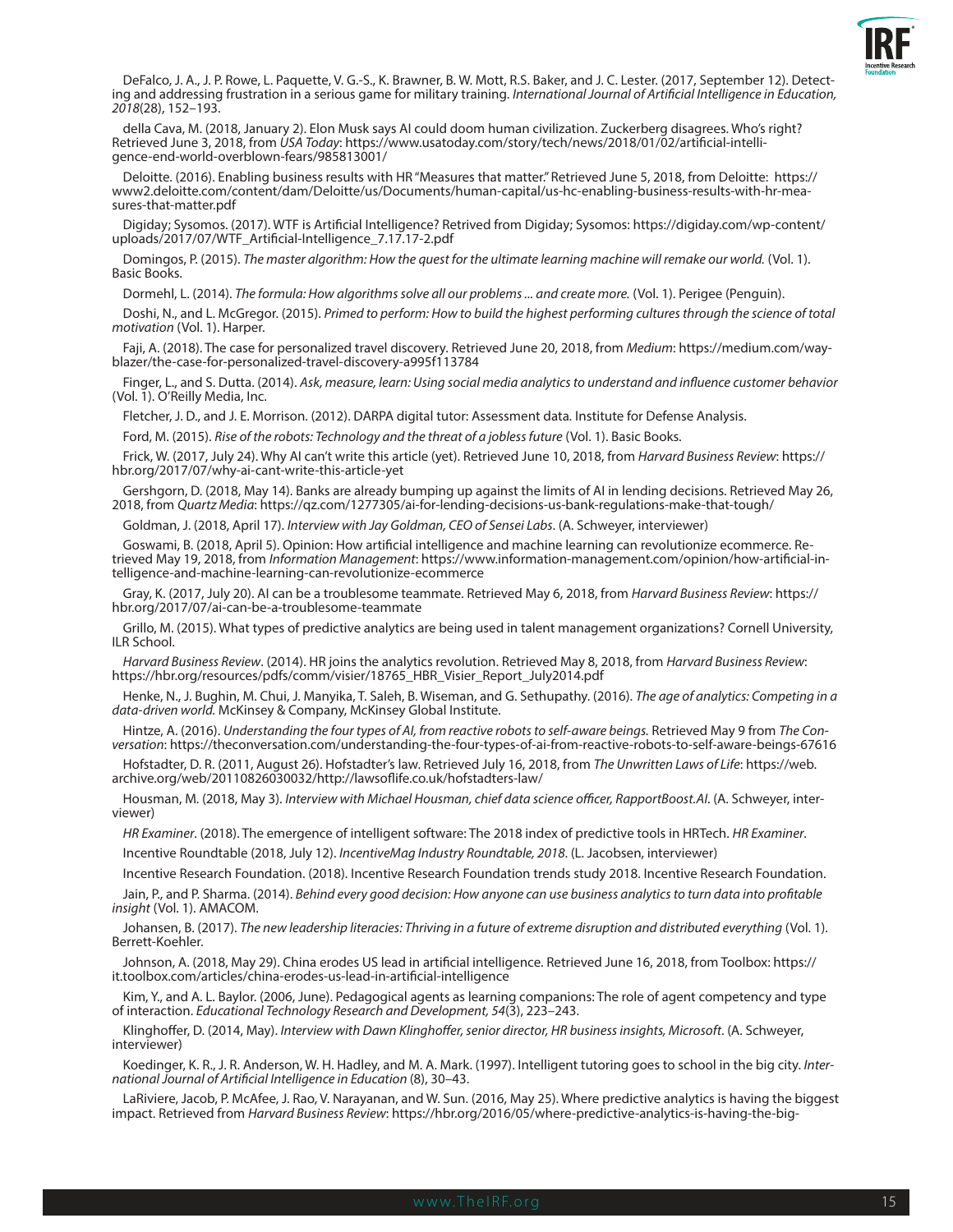

gest-impact

Lesgold, A, S. Lajoie, M. Bunzo, and G. Eggan. (1988). *SHERLOCK: A Coached Practice Environment for an Electronics Troubleshooting Job.* Pittsburgh University, Learning Research and Development Center.

Levy, S. (2016, June 22). How Google is remaking itself as a "machine learning first" company. Retrieved May 10, 2018, from *Wired*: https://www.wired.com/2016/06/how-google-is-remaking-itself-as-a-machine-learning-first-company/

Lindsay, G. (2013, April 5). Engineering Serendipity. Retrieved June 10, 2018, from *The New York Times*: http://www.nytimes. com/2013/04/07/opinion/sunday/engineering-serendipity.html

Lohr, S. (2013, April 20). Big data, trying to build better workers. Retrieved June 5, 2018, from *The New York Times*: http:// www.nytimes.com/2013/04/21/technology/big-data-trying-to-build-better-workers.html?pagewanted=all&\_r=0

Luckin, R., W. Holmes, M. Griffiths, and L. B. Forcier. (2016). *Intelligence unleashed: An argument for AI in education.* University College London, UCL Knowledge Lab. Pearson Education.

Maier, S. (2016, November 28). How Google uses people analytics to create a great workplace. Retrieved May 6, 2018, from Entrepreneur.com: https://www.entrepreneur.com/article/284550

Mayer-Schönberger, V., and K. Cukier. (2014). Learning with big data: The future of education (Vol. 1). Houghton-Mifflin Harcourt.

Mankins, M., and E. Garton. (2017). *Time, talent, energy: Overcome organizational drag and unleash your team's productive power* (Vol. 1). Harvard Business Review Press.

Manyika, J., M. Chui, B. Brown, J. Bughin, R. Dobbs, C. Roxburgh, and A. Hung Byers. (2011). *Big data: The next frontier for innovation, competition, and productivity.* McKinsey, McKinsey Global Institute.

Maritz. (2018, April 10). LX + AI: The 4 letters that will super-charge your loyalty strategy in 2018. Maritz Motivation Solutions.

Marr, B. (2016). Big data in practice: How 45 successful companies used big data analytics to deliver extraordinary results (Vol. 1). Wiley.

Maurer, R. (2015, April 16). Onboarding key to retaining, engaging talent. Retrieved May 18, 2018, from Society for Human Resources Management: https://www.shrm.org/resourcesandtools/hr-topics/talent-acquisition/pages/onboarding-key-retaining-engaging-talent.aspx

McGregor, J. (2016, April 9). Why this Wharton wunderkind wants leaders to replace their intuition with evidence. Retrieved April 10, 2018, from Washington Post: https://www.washingtonpost.com/business/on-leadership/why-this-wharton-wunderkind-wants-leaders-to-replace-their-intuition-with-evidencewhy-this-wharton-wunderkind-wants-leaders-to-replaceintuition-with-evidence/2016/04/08/8013a662-fc02-11e5-9140-e61d062438bb\_story.html?noredirect=on&utm\_term=. db21126944b3

McIntosh, C. (2018, May 24). Microlearning + big data + machine learning: How to finally prove the impact of training. Axonify.

Manyika, J., M. Chui, A. Madgavkar, and S. Lund. (2017, May). What's now and next in analytics, AI, and automation. Retrieved May 10, 2018, from McKinsey & Company: https://www.mckinsey.com/featured-insights/digital-disruption/whatsnow-and-next-in-analytics-ai-and-automation

McWilliams, M. (2018, June 5). *Interview with Mike McWilliams, vice president, marketing & client strategy, MotivAction*. (A. Schweyer, interviewer)

Metz, C. (2016, March 14). How Google's AI viewed the move no human could understand. Retrieved May 10, 2018, from *Wired*: https://www.wired.com/2016/03/googles-ai-viewed-move-no-human-understand/

Muehlenbrock, M. (2006). Learning group formation based on learner profile and context. *International Journal on E-Learning, 5*(1), 19–24.

Nieborg, D. B. (2004). America's Army: more than a game? *Proceedings of the International Simulation & Gaming Association Conference* (p. 11). ISAGA.

Palmer, A. (2018, June 21). Augmented reality takes incentive participants inside Marriott properties Retrieved June 21, 2018, from *Incentive Magazine*: http://www.incentivemag.com/Travel/International/Marriott-Caribbean-Mexico-Portal-to-Paradise/?cid=incFB

Pane, J. F., B. A. Griffin, D. F. McCaffrey, and R. Karam. (2016, June 22). Effectiveness of Cognitive Tutor Algebra I at scale. *Edu- cational Evaluation and Policy Analysis, 36*(2), 127–144.

Pappano, L. (2018) The iGen shift: Colleges are changing to reach the next generation

Retrieved August 2, 2018 from *The New York Times*: https://www.nytimes.com/2018/08/02/education/learning/generationz-igen-students-colleges.html?hp&action=click&pgtype=Homepage&clickSource=story-heading&module=second-column-region&region=top-news&WT.nav=top-news

Paskin, S. (2018, February 16). Machine learning, data science, artificial intelligence, deep learning, and statistics. Retrieved May 10, 2018, from BMC: https://www.bmc.com/blogs/machine-learning-data-science-artificial-intelligence-deep-learning-and-statistics/

Peck, D. (2013, November). They're watching you at work. Retrieved May 18, 2018, from *The Atlantic*: http://www.theatlantic. com/magazine/archive/2013/12/theyre-watching-you-at-work/354681

Pentland, A., and T. Heibeck. (2010). Honest signals: How they shape our world. (Vol. 1). MIT Press.

Rao, J., and J. Weintraub. (2013, March). How innovative is your company's culture? Retrieved May 29, 2018, from *MIT Sloan Management Review*: http://sloanreview.mit.edu/article/how-innovative-is-your-companys-culture

Ravven, W. (2016, February 22). "Deep learning": A giant step for robots. Retrieved June 21, 2018, from Berkeley Research: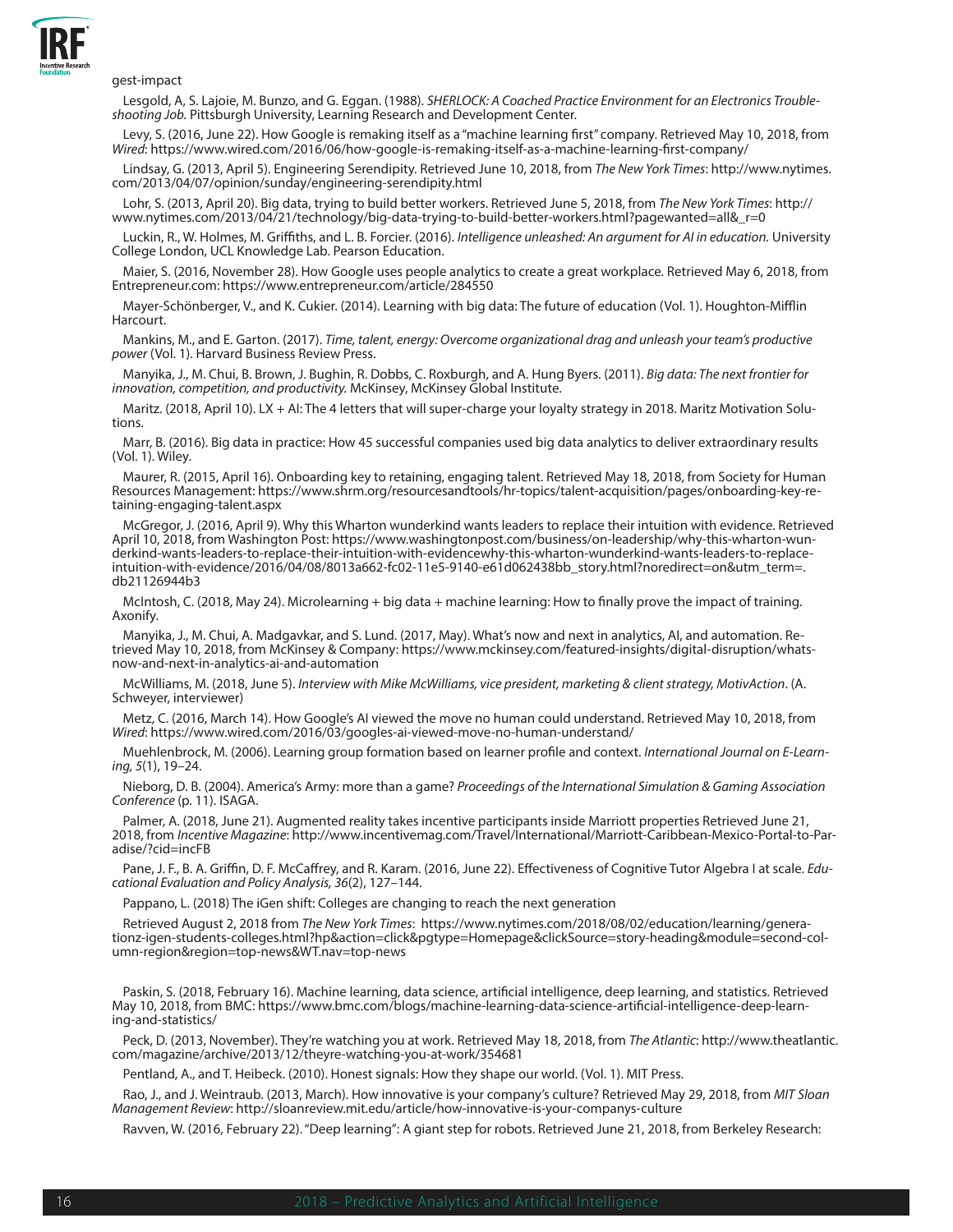

https://vcresearch.berkeley.edu/bakarfellows/profile/pieter\_abbeel

Ravyse, W. S., A. S. Blignaut, V. Leendertz, and A. Woolner. (2017). Success factors for serious games to enhance learning: A systematic review (Vol. 21). CrossMark.

Ribes, E., K. Touahri, and B. Perthame. (2017, July 5). Employee turnover prediction and retention policies design: A case study. *arXiv: Computers & Society*

Ritter, S., J. Kulikowich, P.-W. Lei, C. L. McGuire, and P. Morgan. (2007). What evidence matters? A randomized field trial of Cognitive Tutor Algebra 1. In S.-C. Young, *Supporting Learning Flow Through Integrative Technologies.*

Robert Half Associates. (2016, August 11). Are you taking too long to hire? Retrieved October 29, 2016, from Robert Half: http://rh-us.mediaroom.com/2016-08-11-Are-You-Taking-Too-Long-To-Hire

Roll, I., and R. Wylie. (2016, February 22). Evolution and revolution in artificial intelligence in education. *International Journal of Artificial Intelligence in Education* (26), 582–599.

Rollet, C. (2018, June 5). *The odd reality of life under China's all-seeing credit score system*. Retrieved July 3, 2018, from *Wired*: https://www.wired.co.uk/article/china-social-credit

Rosenberg, M., N. Confessore, and C. Cadwalladr. (2018, March 17). How Trump consultants exploited the Facebook data of millions. Retrieved June 11, 2018, from *The New York Times*: https://www.nytimes.com/2018/03/17/us/politics/cambridge-an- alytica-trump-campaign.html

Rosslyn Data Technologies. (2017). 2017 report on the state of HR analytics. Rosslyn Data Technologies.

Sales, A., and J. F. Pane. (2015). Exploring causal mechanisms in a randomized effectiveness trial of the Cognitive Tutor Algebra I program. *Proceedings of the 8th International Conference on Educational Data Mining.*

Sathe, S. (2017, February 27). How AI is radically streamlining the onboarding process. Retrieved June 19, 2018, from *VentureBeat*: https://venturebeat.com/2017/02/27/how-ai-is-radically-streamlining-the-onboarding-process/

Saunderson, R. (2018, June 8). *Interview with Roy Saunderson, chief learning officer, Rideau Recognition Solutions*. (A. Schweyer, interviewer)

Scherbaum, C. (2018, June 11). *Interview with Charles Scherbaum, professor, Baruch College, City University of New York*. (A. Schweyer, interviewer)

Schweyer, A., A. Thibault Landry, and A. Whillans. (2018). Establishing the intangible, non-financial value of awards pro- grams. Incentive Research Foundation.

Segal, L., A. Goldstein, J. Goldman, and R. Harfoush. (2014). *The decoded company: Know your talent better than you know your customers* (Vol. 1). Portfolio Penguin.

Seismic and Demand Metric. (2016). Content marketing's evolution: The age of hyper-personalization and automation. *Infographic, Seismic and Demand Metric*.

Select Minds. (2007, March). "Connection" and "collaboration" drive career choices for generation Y workers, Select-<br>Minds study finds. News release. Retrieved June 10, 2018, from Business Wire: http://www.businesswire.com home/20070207005756/en/Connection-Collaboration-Drive-Career-Choices-Generation-Workers#.U7VTfahhtMY

Shoker, P. (2018, May 25). CEO Beyond 360. *Interview with Paul Shoker, CEO of Beyond360*. (A. Schweyer, interviewer)

Simonite, T. (2016, May 13). Moore's law is dead. Now what? Retrieved June 5, 2018, from *MIT Technology Review*: https:// www.technologyreview.com/s/601441/moores-law-is-dead-now-what/

Smith, R. (2010). The long history of gaming in military training. *Simulation & Gaming, 41*(1), 6–19.

Society for Human Resource Management. (2015, July 23). Developing employee career paths and ladders. Retrieved May 17, 2018, from Society for Human Resource Management: https://www.shrm.org/resourcesandtools/tools-and-samples/toolkits/pages/developingemployeecareerpathsandladders.aspx

Soflano, M., T. M. Connolly, and T. Hainey. (2015, August). An application of adaptive games-based learning based on learning style to teach SQL. *Computers & Education, 86*, 192–211.

Sottilare, R. A., C. S. Burke, E. Salas, A. M. Sinatra, J. H. Johnston, and S. B. Gilbert. (2018, June). Designing adaptive instruction for teams: A meta-analysis. *International Journal of Artificial Intelligence in Education, 28*(2), 225–264.

Stanford University. (2016). Artificial intelligence and life in 2030: One hundred year study on artificial intelligence. Stanford University.

Statista. (2018). Market size of the global workplace training industry from 2007 to 2017 (in billion U.S. dollars). (Statista, Producer) Retrieved June 9, 2018, from Statista: https://www.statista.com/statistics/738399/size-of-the-global-workplacetraining-market/

Tarning, B., A Silvervarg, A Gulz, and M. Haake. (2018, May 2). Instructing a teachable agent with low or high self-efficacy – Does similarity attract? *International Journal of Artificial Intelligence in Education, 2018*(2), 1–33.

Taska, B. (2018, June 14). *Interview with Bledi Taska, chief economist, Burning Glass Technologies*. (A. Schweyer, interviewer)

Theodoridis, S. (2015). *Machine learning: A Bayesian and optimization perspective* (Vol. 1). Academic Press Elsevier.

Thomas, P. (2016, March 11). LinkedIn utilizes artificial intelligence to find talent. Retrieved November 15, 2016, from Market Realist: http://marketrealist.com/2016/03/linkedin-utilizes-artificial-intelligence-find-talent/

Ulrich, D., and N. Smallwood. (2013). *Leadership sustainability: Seven disciplines to achieve the changes great leaders know they must make* (Vol. 1). McGraw-Hill Education.

Vannini, N., S. Enz, M. Sapouna, D. Wolke, S. Watson, S. Woods, K. Dautenhahn, L. Hall, A. Paiva, E. Andre, R. Aylett, and W. Schneider. (2011, March). "FearNot!": A computer-based anti-bullying-programme designed to foster peer intervention. *European Journal of Psychology of Education, 26*(1), 21–44.

van Vulpen, E. (2017, January 18). People analytics is still early stage. (AIHR, Producer) Retrieved June 6, 2018, from Analytics in HR: https://www.analyticsinhr.com/blog/people-analytics-still-under-construction/